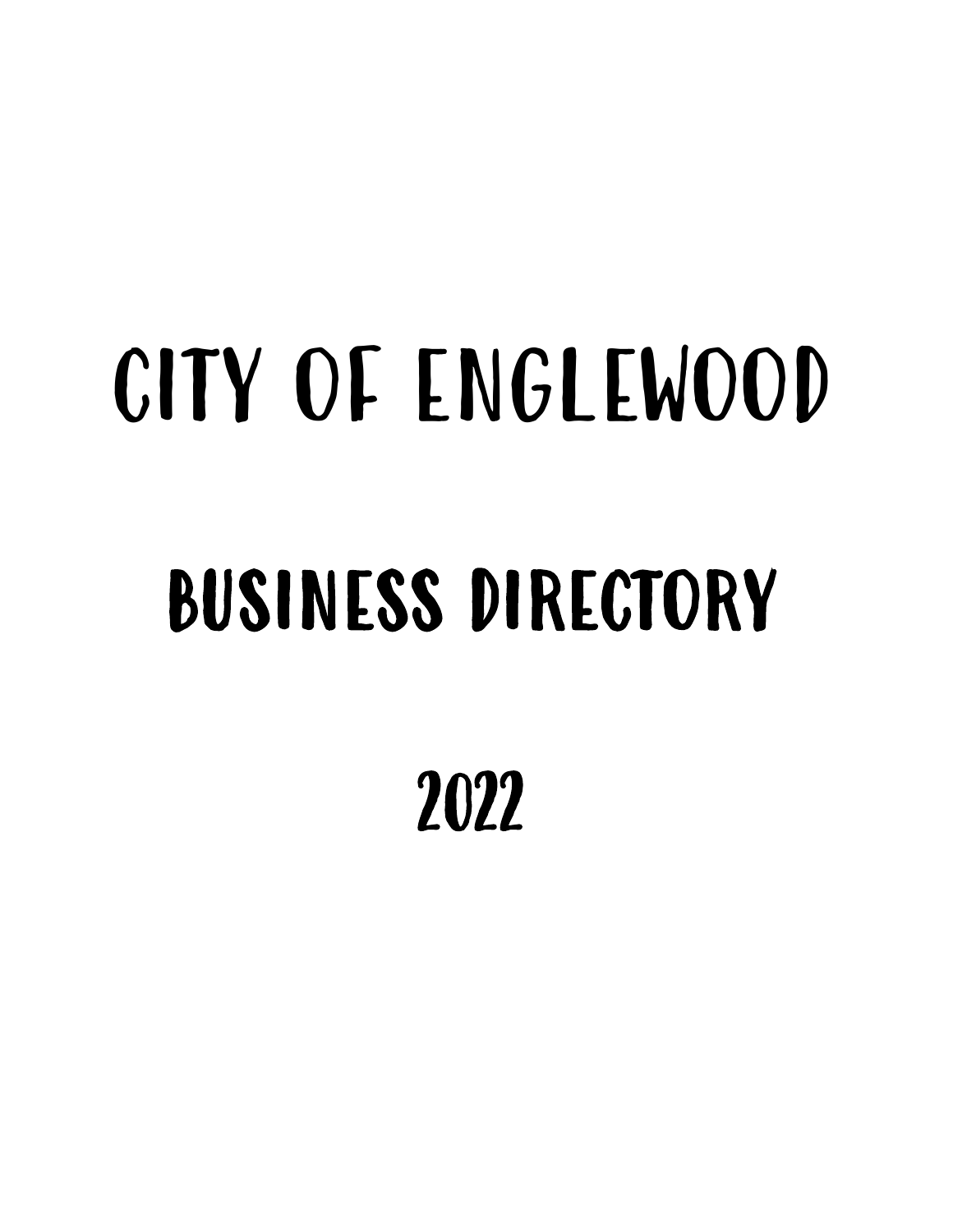## **TABLE OF CONTENTS**

- Page 3 **Municipal Facilities & Parks**
- Page 4 **Schools** (Education & Training)
- Page 5 **Automotive** (Auto Care, Auto Parts, Gas Stations)
- Page 6 **Churches & Civic Organizations**
- Page 7 **Contractors** (Construction, Electric, Mechanical, Plumbing)
- Page 8 **Financial** (CPA's, Investment, Banks, Credit Unions, Cash Advance)
- Page 9 **Health & Human Services** (Day Care & Dentists)
- Page 10 **Health & Human Services** (Doctors & Medical Services)
- Page 11 **Health & Human Services** (Doctors & Medical Services)
- Page 12 **Health & Human Services** (Nursing Centers, Home Care/Assistance)
- Page 13 **Industry & Commerce** (Logistics, Manufacturing & Production)
- Page 14 **Miscellaneous Businesses**
- Page 15 **Lodging & Housing** (Appartments, Hotels & Motels)
- Page 16 **Personal Care** (Barbers, Salons, & Spas)
- Page 17 **Personal Care** (Barbers, Salons, & Spas)
- Page 18 **Pets** (Pet Stores, Services & Veterinarians)
- Page 19 **Professional Services** (Architectural, Technology, Engineering & Attorneys)
- Page 20 **Professional Services** (Insurance & Real Estate)
- Page 21 **Recreation & Activities**
- Page 22 **Restaurants**
- Page 23 **Restaurants**
- Page 24 **Shopping** (Convenience, Department, & Grocery)
- Page 25 **Retail** (Everything Else)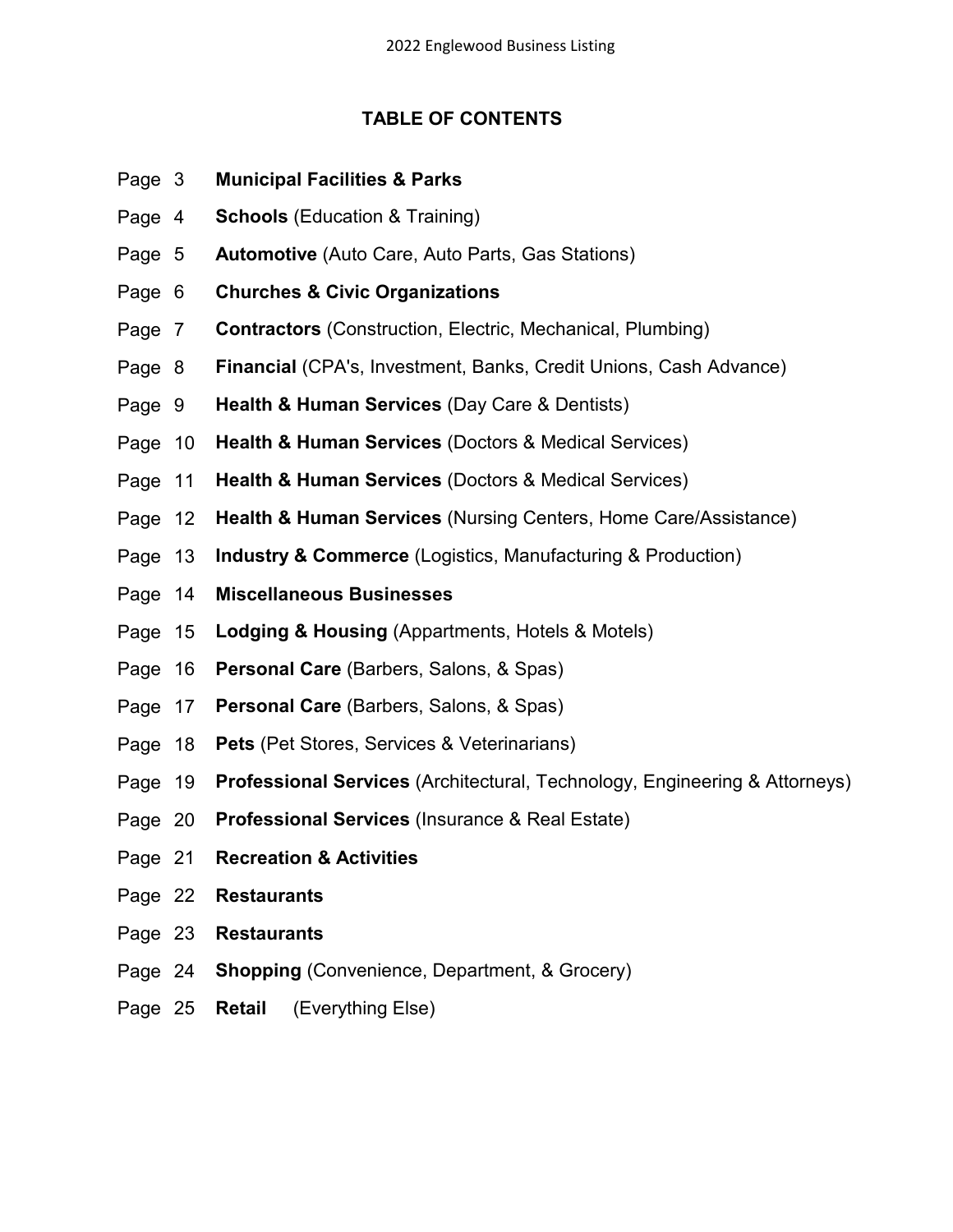## **MUNICIPAL FACILITIES & PARKS**

## **Englewood**

- Englewood City Offices
- Englewood Service Center Englewood Wastewater Treatment Plant
- Englewood Water Treatment Plant
- Englewood POLICE Dept. (Non-Emergency)
- Englewood Fire Station #98
- Englewood Fire Station #99
- Englewood Compost Facility
- Earl Heck Community Center
- 
- Fairview Cemetery
- Happy Corner Cemetery **4801** Old Sale

# **Englewood Parks**

Bruin Park 201 N. Main Street (rear) Centennial Park Englewood Reserve Metropark Englewood Hills South Park 44 Gazebo Park Government Center Park Jake Grossnickle Memorial Park Dr. Michael Bowers Lake Oberer Park Ward Field Park 7796 Hoke Road

## **Other**

| 333 W. National Road | 836-5106      |
|----------------------|---------------|
| 1111 Union Blvd.     | 836-1732      |
| 142 Harrisburg Dr.   | 836-2434      |
| 333 E. Wenger Road   | 836-7620      |
| 333 W. National Road | 836-2678      |
| 333 W. National Road | 836-2399      |
| 1099   Union Blvd.   | 836-5106 x504 |
| 355 E. Wenger Road   |               |
| 201 N. Main Street   | 836-5929      |
| 430 W. National Rd.  | 836-5106      |
| 4801 - Old Salem Rd. |               |

| 201 N. Main Street (rear)  |          |
|----------------------------|----------|
| 321 Union Blvd.            |          |
| 100 E. National Road       | 890-2700 |
| 1324 Parkview Avenue       |          |
| 210 S. Main Street         |          |
| 333 W. National Rd. (rear) |          |
| 137 Heathcliff Road        |          |
| 511 E. Wenger Road         |          |
| 700 Arcadia Blyd.          |          |
| 796 Hoke Road              |          |

| Dayton-Mont. Co. Public Library - Northmont |      | 333 W. National Road             | 463-2665 |
|---------------------------------------------|------|----------------------------------|----------|
| Miami Conservancy Dist. Service Bldg.       |      | 141 Harrisburg Drive             |          |
| Northmont Area Chamber of Commerce          | 4001 | Old Salem Road                   | 836-2550 |
| Ohio Department of Transportation           |      | 300 Smith Drive                  | 832-1824 |
| Ohio Highway Patrol                         |      | 400 Smith Drive                  | 832-4794 |
| Randolph Historical Society                 |      | 114 Valleyview Drive             | 832-1858 |
| U.S. Post Office - Englewood                |      | 116 W. National Road             | 836-6085 |
| Ohio BMV                                    | 8389 | N. Main Street                   | 454-5222 |
| Clay Township                               | 8207 | Arlington Road                   | 833-4015 |
| Clayton, City of                            |      | 6996 Taywood Road                | 836-3500 |
| Phillipsburg, City of                       |      | 10868 Brookville Phillipsburg Rd | 884-5594 |
| Union, City of                              | 118  | N. Main St                       | 836-8624 |
|                                             |      |                                  |          |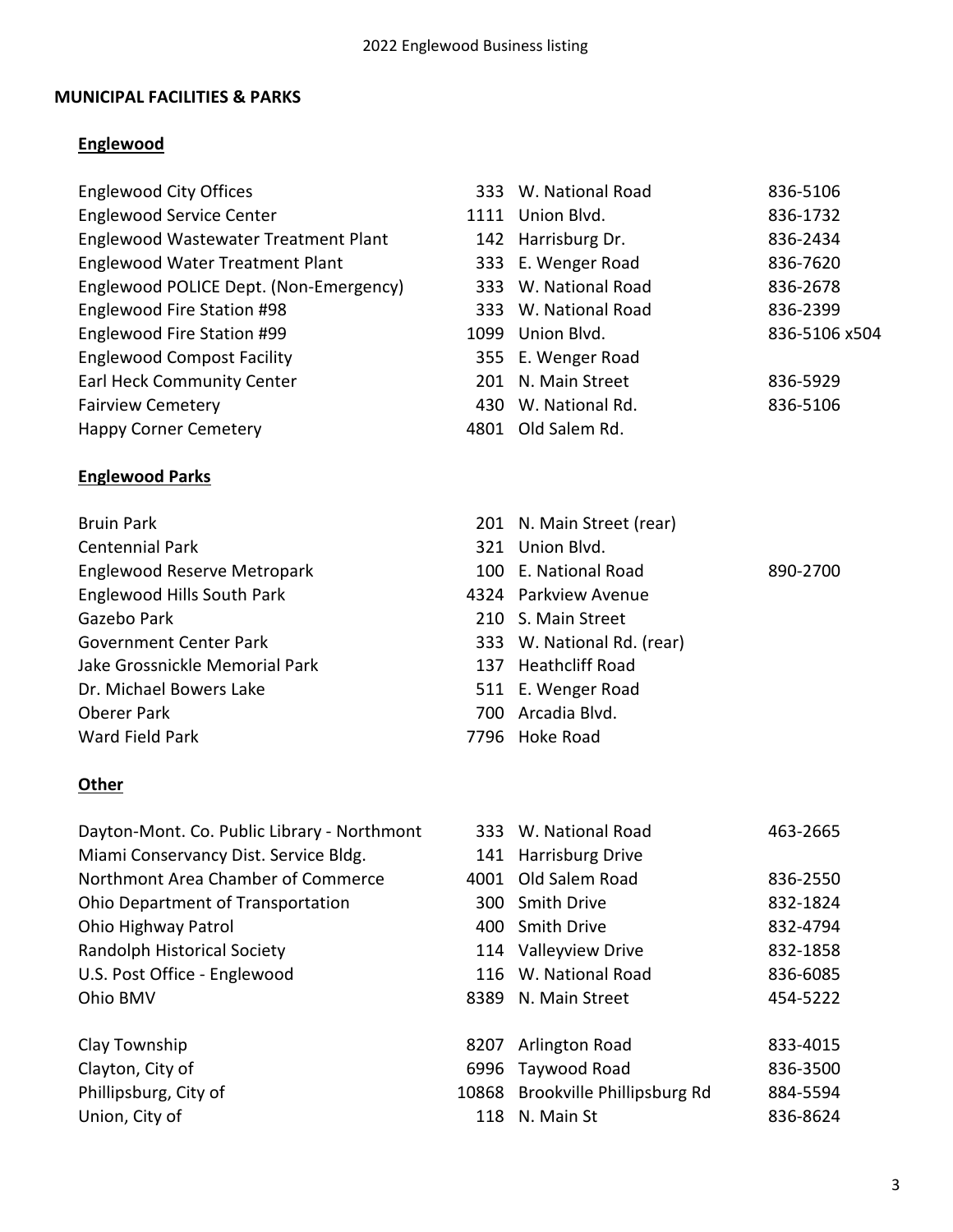## **SCHOOLS**

# **Area Schools**

| <b>Englewood Elementary</b>               | 702. | Albert St.           | 832-5900 |
|-------------------------------------------|------|----------------------|----------|
| Englewood Hills Elementary                |      | 508 Durst Drive      | 832-5950 |
| Miami Valley CTC                          | 6800 | Hoke Road            | 837-7781 |
| Northmont Board of Education              | 4001 | Old Salem Road       | 832-5000 |
| Northmont Early Learning Center           | 1100 | W. National Road     | 832-6750 |
| Northmont High School                     | 4619 | <b>National Road</b> | 832-6000 |
| Northmont Middle School                   | 4810 | <b>National Road</b> | 832-6500 |
| Northmoor Elementary                      | 4421 | Old Salem Road       | 832-6800 |
| Northwoods Elementary                     | 6200 | Noranda Drive        | 832-6240 |
| <b>Transportation Facility - Bus Barn</b> | 7727 | Hoke Road            | 832-5050 |
| <b>Union Elementary</b>                   | 418  | W. Martindale Road   | 832-6700 |
| SINCLAIR COMMUNITY COLLEGE                | 1150 | W. National Road     | 836-8750 |
| <b>Education &amp; Training</b>           |      |                      |          |

| Aullwood Audubon Center & Farm      | 1000 Aullwood Road | 890-7360 |
|-------------------------------------|--------------------|----------|
| D & D Driving School                | 860 Union Blyd.    | 836-0721 |
| <b>Empowered Community Services</b> | 500 Union Blvd.    | 771-0776 |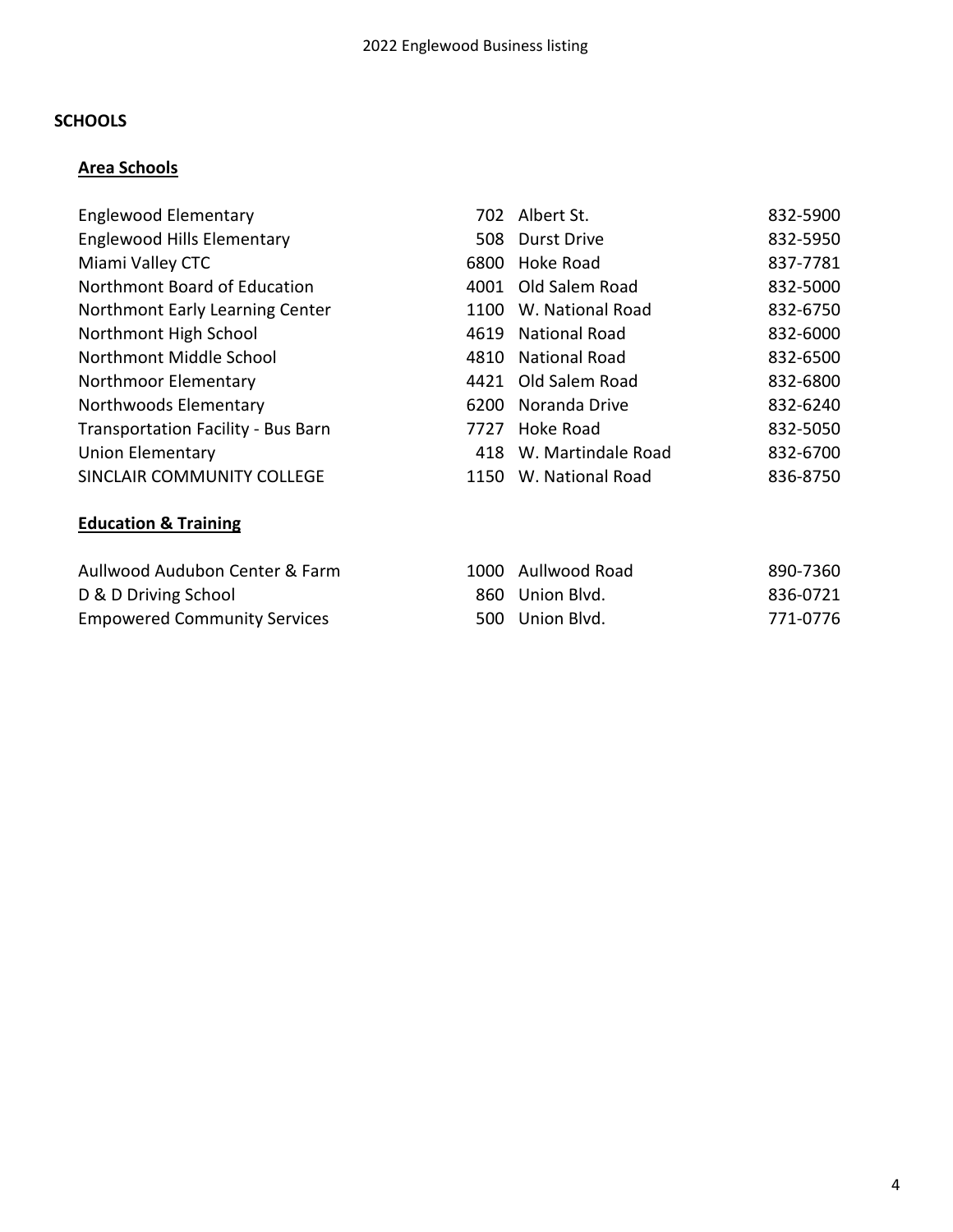## **AUTOMOTIVE**

# **Auto Care**

| <b>Bubble Brush Car Wash</b>          |      | 322 Union Blvd.     | 836-5564 |
|---------------------------------------|------|---------------------|----------|
| Cascade Car Wash                      |      | 714 Taywood Road    | 836-4202 |
| Flying Ace Express Car Wash           |      | 9204 N. Main Street | 927-9274 |
| <b>Grismer Tire &amp; Auto Center</b> |      | 605 Taywood Road    | 832-0435 |
| Jiffy Lube                            |      | 621 S. Main Street  | 832-1466 |
| Midas Muffler Shop                    |      | 525 S. Main Street  | 836-7300 |
| <b>Muffler Brothers</b>               |      | 810 S. Main Street  | 832-5266 |
| <b>Precision Tune Auto Care</b>       |      | 591 S. Main Street  | 771-0140 |
| Seibert Automotive                    |      | 811 S. Main Street  | 771-0721 |
| <b>Auto Parts</b>                     |      |                     |          |
| <b>Advance Auto Parts</b>             |      | 815 S. Main Street  | 836-6674 |
| AutoZone                              |      | 603 S. Main Street  | 540-6010 |
| O'Reilly's Auto Parts                 |      | 911 S. Main Street  | 836-2474 |
| <b>Gas Stations</b>                   |      |                     |          |
| BP of Englewood, Inc.                 |      | 1273 S. Main Street | 836-4565 |
| Englewood Drive Thru & Gas            |      | 709 S. Main Street  | 836-2382 |
| Kroger Fuel Center                    |      | 875 Union Blvd.     | 836-9907 |
| Marathon                              |      | 311 S. Main Street  | 836-1737 |
| <b>Meijers Gas Station</b>            |      | 9210 N. Main Street | 832-5129 |
| Murphy USA                            | 7735 | Hoke Road           | 836-4062 |
| Shell                                 | 113  | S. Main Street      | 771-0018 |
| Speedway                              |      | 711 S. Main Street  | 836-2980 |
| Sunoco                                | 1070 | S. Main Street      | 836-1622 |
| Union Food & Gas                      | 858  | Union Blvd.         | 836-4485 |
|                                       |      |                     |          |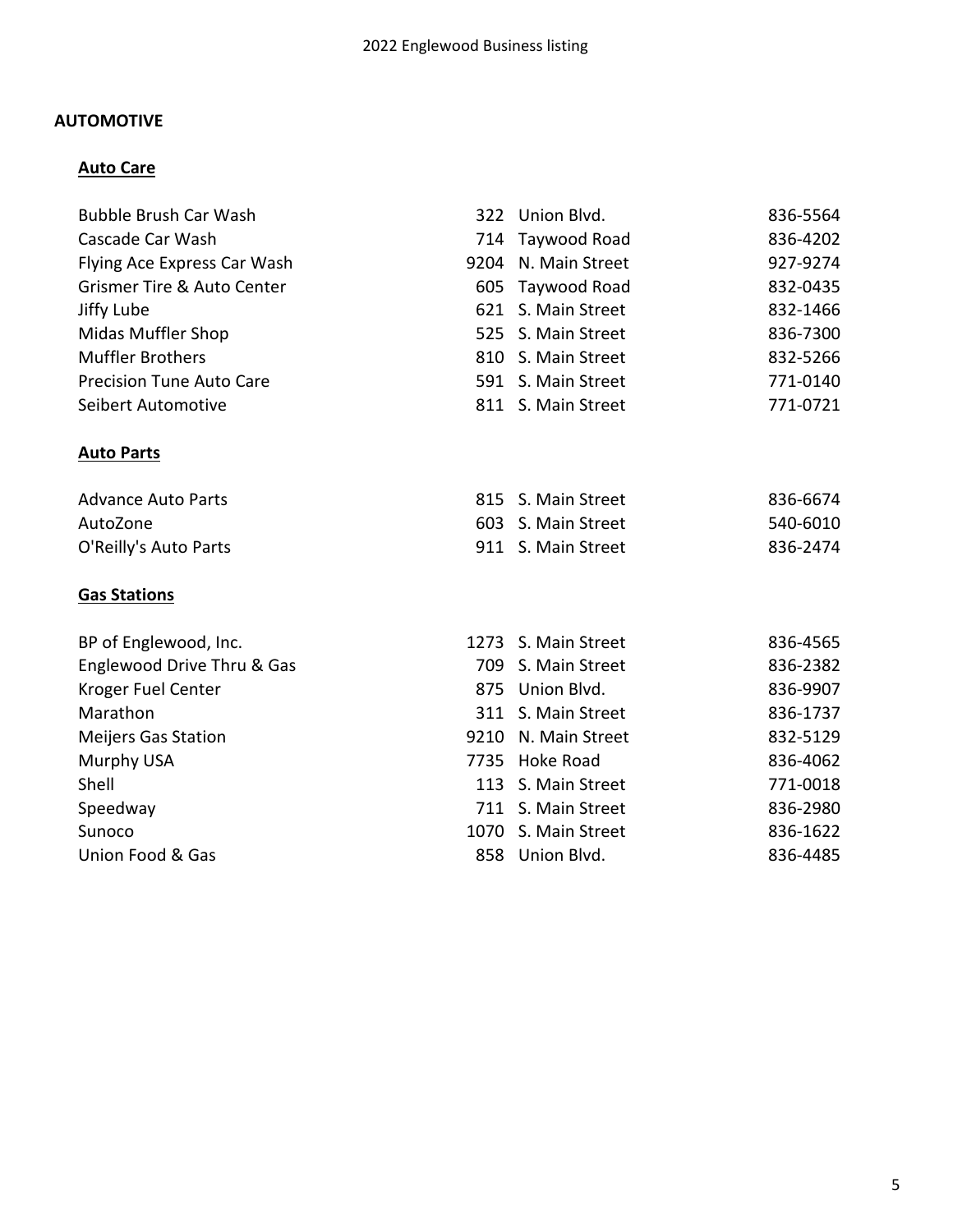## **CHURCHES**

| <b>Concord United Methodist Church</b> |      | 1123 S. Main Street | 836-3773 |
|----------------------------------------|------|---------------------|----------|
| Englewood Christian Assembly           | 415  | N. Main Street      | 836-0439 |
| <b>Englewood Church of Christ</b>      | 1130 | Union Blyd.         | 836-2851 |
| <b>Englewood Friends</b>               | 51   | Union Blvd.         | 836-6218 |
| <b>Englewood Grace Brethren</b>        | 307  | W. Wenger Road      | 836-1467 |
| Englewood Pentecostal Church of God    | 1170 | Union Blvd.         | 832-2741 |
| <b>Englewood United Methodist</b>      | 107  | N. Walnut Street    | 836-5361 |
| <b>Exodus Ministries</b>               | 405  | W. National Road    | 836-8300 |
| Fairview Brethren in Christ            | 750  | Union Blvd.         | 836-5068 |
| First Baptist Church                   | 722  | Albert Street       | 836-3476 |
| Heritage Baptist Church                | 113  | N. Main Street      | 836-3869 |
| Living Water United Methodist Church   | 1200 | W. National Road    | 832-5465 |
| Mt. Calvary Lutheran Church            | 9100 | N. Main Street      | 836-2238 |
| St. Paul's Catholic Church             | 1000 | W. Wenger Road      | 836-7535 |
| Union Baptist Church                   | 528  | N. Main Street      | 836-0862 |
| Union Chapel Community Church          | 12   | N. Walnut Street    | 836-0862 |
| Valleyview Church                      | 410  | N. Main Street      | 836-3826 |
| Vineyard Christian Fellowship          | 904  | Taywood Road        | 836-9808 |
|                                        |      |                     |          |

## **CIVIC ORGANIZATIONS**

| American Legion Post #707         | 200 W. National Road  |
|-----------------------------------|-----------------------|
| German Club Edelweiss             | 531 E. Wenger Road    |
| Kiwanis Club of Northmont         | 116 W. National Road  |
| Masonic Temple                    | 210 Wolf Avenue       |
| <b>Optimist Club of Northmont</b> |                       |
| Rotary Club                       | 6001 Salem Ave        |
| <b>YMCA</b>                       | 1200 W. National Road |
| F.I.S.H.                          | 265 Smith Drive       |

| 51   | Union Blyd.           | 836-6218 |
|------|-----------------------|----------|
|      | 307 W. Wenger Road    | 836-1467 |
| 1170 | Union Blvd.           | 832-2741 |
| 107  | N. Walnut Street      | 836-5361 |
| 405  | W. National Road      | 836-8300 |
| 750  | Union Blvd.           | 836-5068 |
| 722  | <b>Albert Street</b>  | 836-3476 |
| 113  | N. Main Street        | 836-3869 |
|      | 1200 W. National Road | 832-5465 |
| 9100 | N. Main Street        | 836-2238 |
| 1000 | W. Wenger Road        | 836-7535 |
| 528  | N. Main Street        | 836-0862 |
| 12   | N. Walnut Street      | 836-0862 |
| 410  | N. Main Street        | 836-3826 |
| 904  | Taywood Road          | 836-9808 |

| American Legion Post #707         | 200 W. National Road | 832-3681 |
|-----------------------------------|----------------------|----------|
| German Club Edelweiss             | 531 E. Wenger Road   | 836-6889 |
| Kiwanis Club of Northmont         | 116 W. National Road |          |
| Masonic Temple                    | 210 Wolf Avenue      | 836-3949 |
| <b>Optimist Club of Northmont</b> |                      |          |
| Rotary Club                       | 6001 Salem Ave       | 540-0012 |
| <b>VNACA</b>                      | 1200 M Notional Poad | 0260022  |

1200 W. National Road 836-9622 265 Smith Drive 836-4807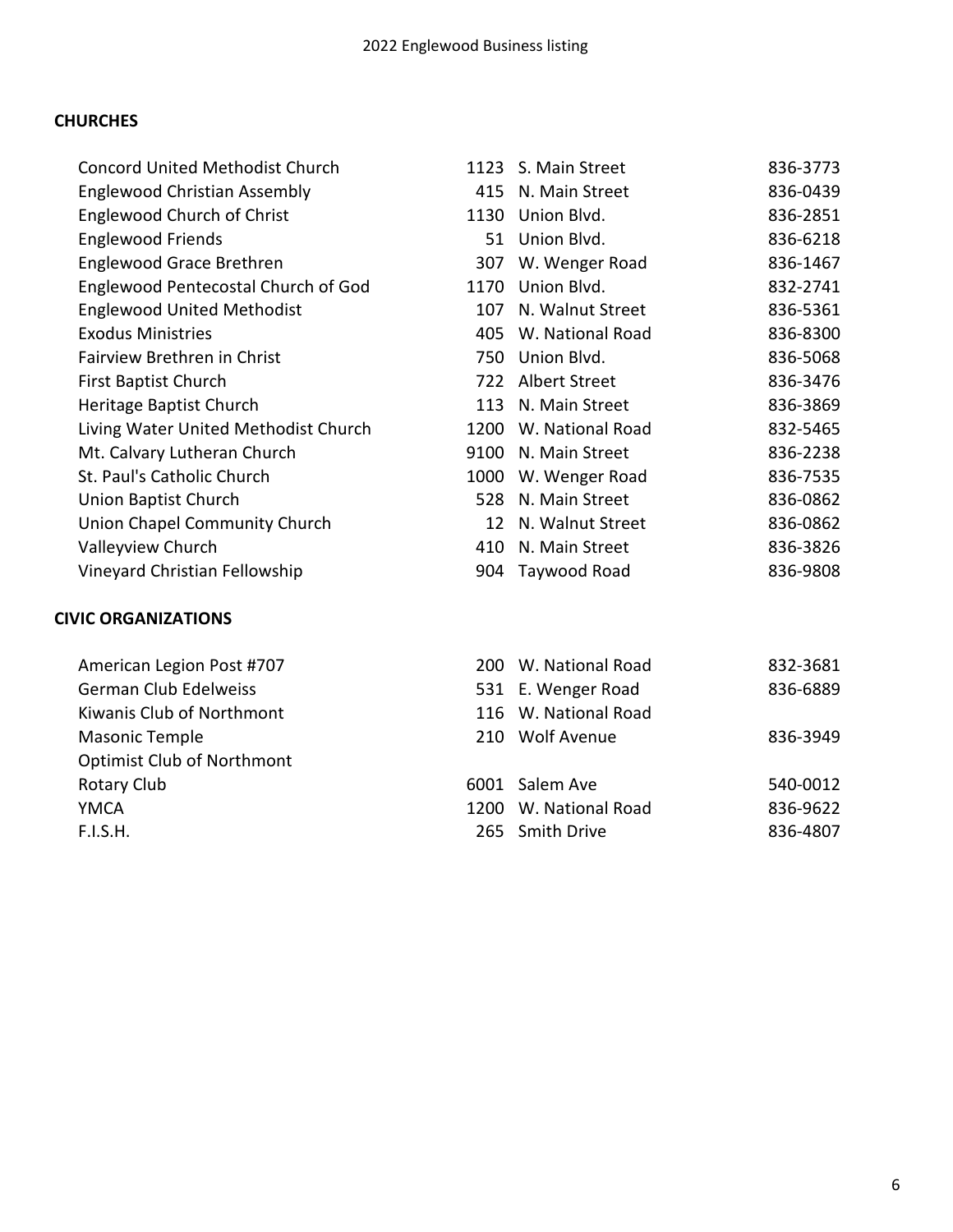## **CONTRACTORS**

# **Construction/Electric/HVAC/Plumbing**

| Air Source One                                  | 18   | N. Main Street          | 474-9847 |
|-------------------------------------------------|------|-------------------------|----------|
| <b>American Trademark Construction Services</b> | 200  | Lau Parkway             | 832-8885 |
| APEX Mechanical Systems Inc.                    |      | 453 E. Wenger Road      | 836-8200 |
| <b>Beeco Plumbing</b>                           | 275  | <b>Huls Drive</b>       | 836-0413 |
| Boone Builders and Restoration                  | 650  | Harco Drive             | 540-1900 |
| <b>Carra Building Corporation</b>               | 335  | <b>Huls Drive</b>       | 836-0251 |
| Clayton Electric                                | 405  | S. Main Street          | 836-0219 |
| <b>Creative Countertops</b>                     | 477  | E. Wenger Road          | 238-3766 |
| Double Jay Construction                         | 25   | Harrisburg Drive        | 832-3123 |
| <b>Englewood Glass</b>                          | 9    | S. Walnut Street        | 836-4441 |
| <b>Evans Plumbing</b>                           | 355  | <b>Huls Drive</b>       | 832-8723 |
| Garber Electric                                 | 100  | Rockridge Road          | 771-5202 |
| <b>Gostomsky Masonry</b>                        | 14   | S. Walnut Street        | 836-0738 |
| J.T. Tile & Marble                              | 4860 | W. Wenger Road          | 836-1444 |
| Kuck, J.L.                                      | 100  | Harrisburg Drive        | 836-0081 |
| <b>Leonard Mechanical Services</b>              | 145  | <b>Harrisburg Drive</b> | 832-7070 |
| M.L. Dunn Flooring                              | 8    | W. National Rd          | 264-3000 |
| Millwright Industrial Services                  | 4500 | W. Wenger Road          | 529-8090 |
| Schmitt, Joe Plumbing                           | 500  | Alta Avenue             | 836-3086 |
| <b>Spears Mechanical Systems</b>                | 123  | W. National Rd          | 540-9093 |
| TB & Sons Construction                          | 405  | E. Wenger Road          | 305-3029 |
| Warren Pump & Supply Co.                        |      | 345 Huls Drive          | 771-0055 |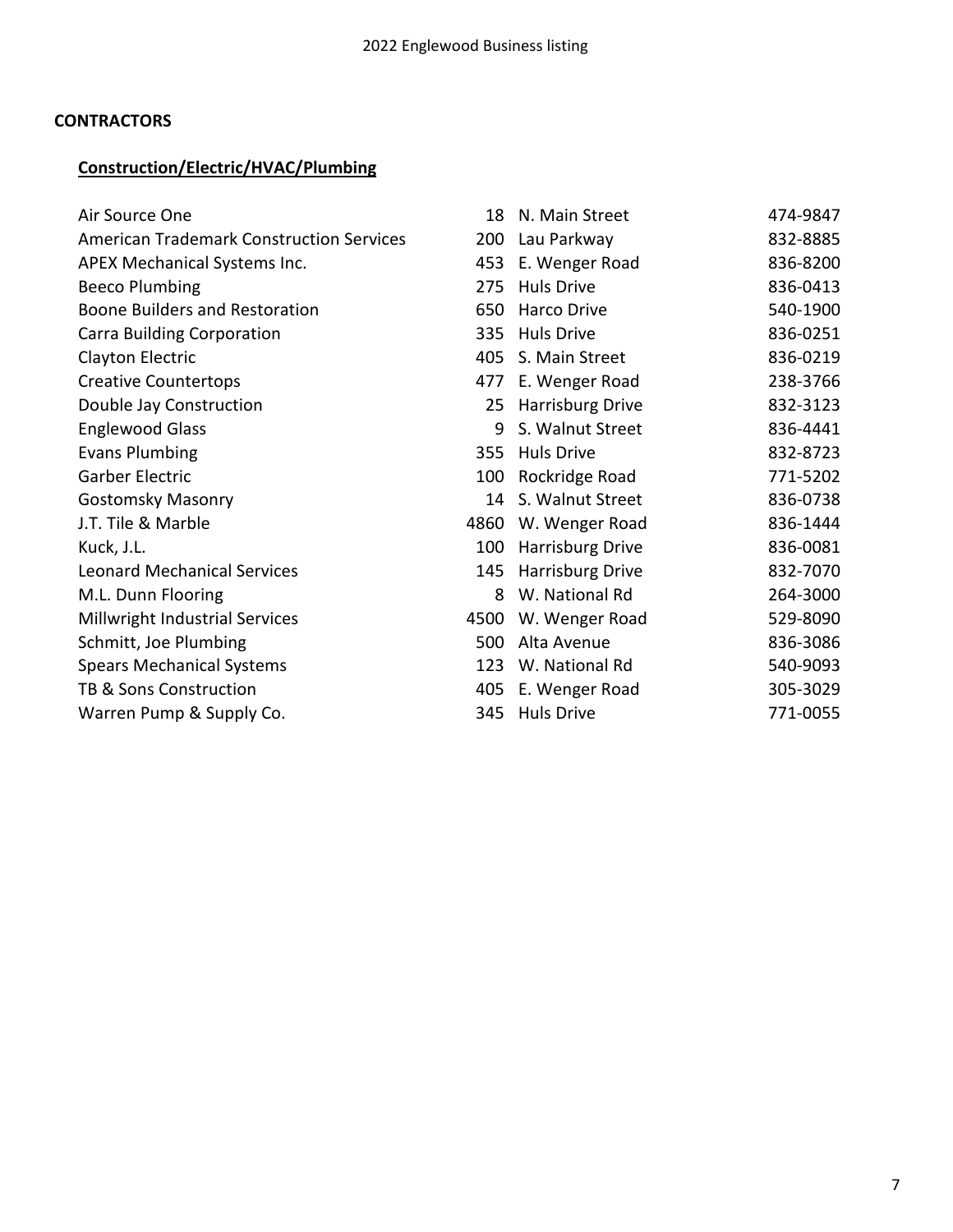## **FINANCIAL**

# **Accounting/Investment**

| Ault, Henderson & Lewis CCPA's  | 310 Union Blvd.      | 836-2163 |
|---------------------------------|----------------------|----------|
| H & R Block                     | 320 W. National Road | 836-3541 |
| Kruezer, Fred P. CPA            | 5 W. Wenger Road     | 832-0620 |
| Roth & Company                  | 215 W. National Rd.  | 836-9984 |
| <b>Edward Jones Investments</b> | 705 W. National Road | 836-5806 |

# **Banks/Credit Unions**

| <b>CHASE</b>                      | 604  | Taywood Road         | 836-2658 |
|-----------------------------------|------|----------------------|----------|
| Code Credit Union                 |      | 415 W. National Road | 341-7985 |
| <b>Eagle Financial Services</b>   | 500  | W. National Road     | 836-1400 |
| Fifth-Third Bank                  | 310  | W. National Road     | 836-2605 |
| <b>First Financial Bank</b>       |      | 330 W. National Road | 832-0043 |
| Huntington National Bank          | 800  | W. National Road     | 832-2521 |
| Incenta Federal Credit Union      |      | 175 W. Wenger Road   | 223-4943 |
| <b>KEY Bank</b>                   |      | 511 W. National Road | 836-0928 |
| <b>PNC Bank</b>                   |      | 175 W. National Road | 836-5156 |
| U.S. Bank                         | 9200 | N. Main Street       | 832-2722 |
| Union Savings Bank (USB)          |      | 525 W. National Road | 832-8200 |
| Wood Forest Bank (inside WalMart) |      | 7725 Hoke Road       | 836-4789 |
| Wright Patt Credit Union          | 950  | Union Bvld.          | 762-0047 |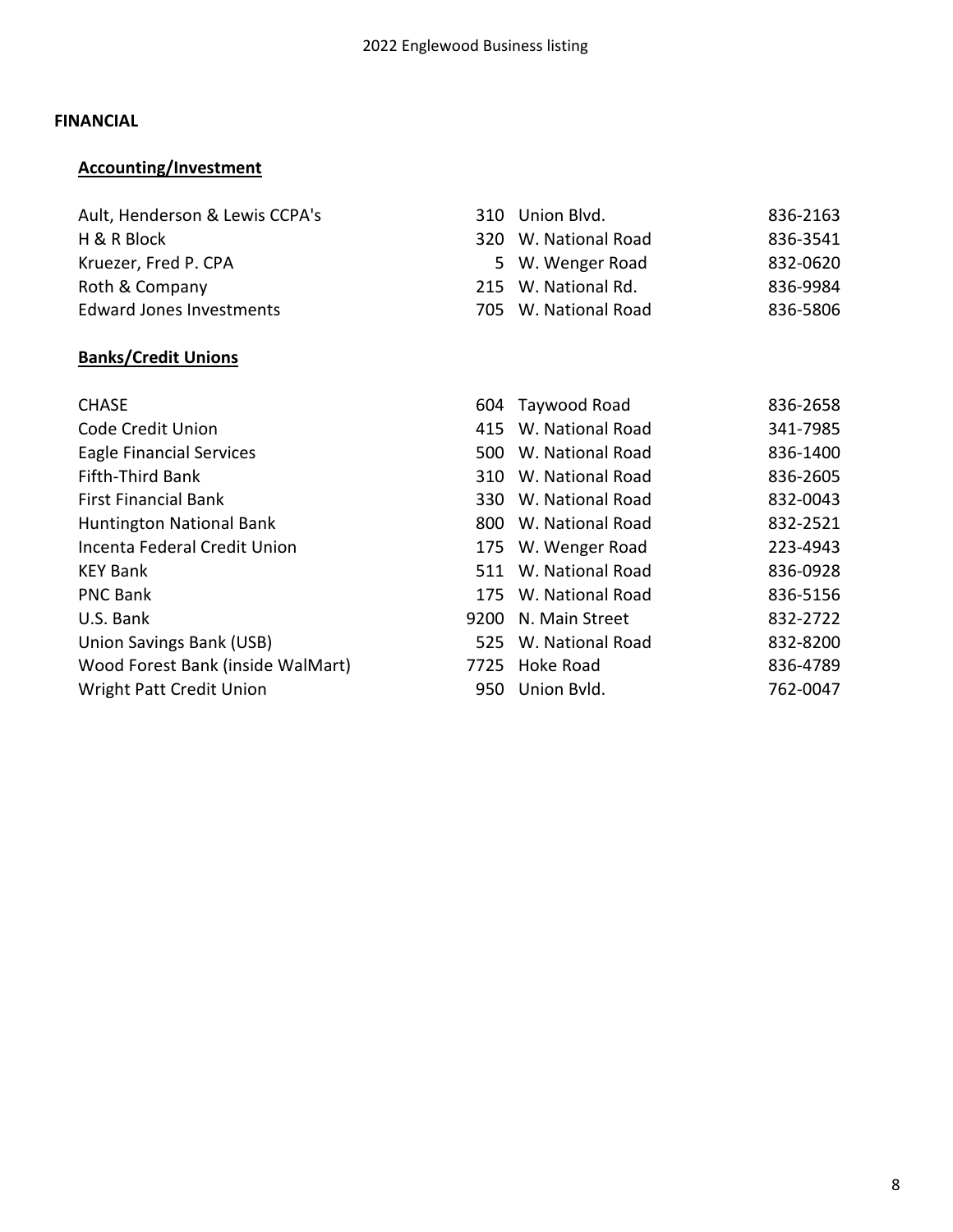## **HEALTH & HUMAN SERVICES**

# **Day Care**

| Kinder Care      | 418 W. Wenger Road | 836-8002 |
|------------------|--------------------|----------|
| LaPetite Academy | 100 W. Wenger Road | 832-2891 |

# **Dentists**

| DeMoss, Angela (Pediatric Dentistry) |      | 120 W. Wenger Road       | 836-1206 |
|--------------------------------------|------|--------------------------|----------|
| <b>Englewood Dental Center</b>       |      | 625 W. National Road #B  | 836-7911 |
| Espeleta, Karl DDS                   | 110  | W. Wenger Road           | 836-6066 |
| <b>Family Care Dentistry</b>         | 320  | Union Blvd.              | 836-3565 |
| Fanz, Beverly J., DDS                |      | 625 W. National Road #B  | 836-7911 |
| <b>Hoke Road Dental Care</b>         |      | 7701 Hoke Road           | 832-8000 |
| Hurst, James DDS                     |      | 9000 N. Main Street #207 | 836-7282 |
| Luna, Kimberly DDS                   |      | 214 W. National Road     | 836-4747 |
| McKinney, Theresa DDS                |      | 16 W. Wenger Road        | 836-9631 |
| O'Brien, Brenda DDS                  |      | 16 W. Wenger Road        | 832-2087 |
| Shaw, Randolph DDS                   | 1080 | Union Blvd.              | 836-7592 |
| Shira, Ross DDS                      |      | 211 W. National Road     | 836-3117 |
| Vitangeli, Dr. Louis & Dominic       | 320  | Union Blvd.              | 836-3565 |
|                                      |      |                          |          |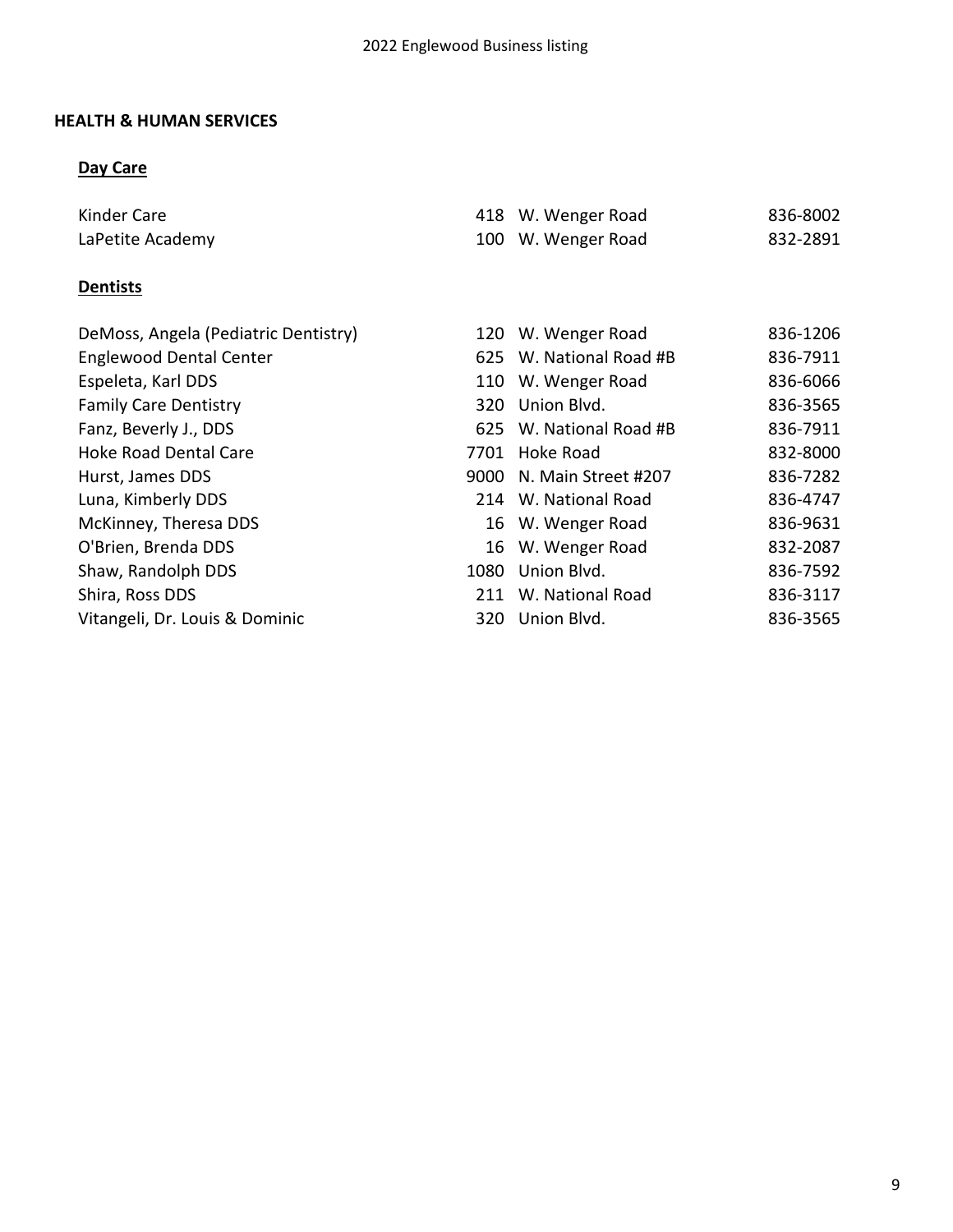## **Doctors- Medical Services**

| Advanced Cardiology - Suite #200                | 9000 | N. Main Street                 | 832-1095 |
|-------------------------------------------------|------|--------------------------------|----------|
| Bernie, Bruce J. MD                             |      | 16 W. Wenger Road              | 836-9914 |
| Bone & Joint Surgeons Inc. - Suite #303         | 9000 | N. Main Street                 | 836-3118 |
| Chunduri, Ramamohan MD                          |      | 1230 Union Blvd.               | 836-7130 |
| Clark, Robert W. DO                             |      | 12 W. Wenger Road #6           | 836-1288 |
| Collins, Donald MD                              |      | 211 W. National Road           | 208-8100 |
| Dayton Head & Neck Surgeons                     | 9000 | N. Main Street #201            | 832-1772 |
| Dayton Orthopedic Center                        |      | 9000 N. Main Street #401       | 836-4042 |
| Deenadayalu, Paul R. MD                         |      | 120 W. Wenger Road             | 836-9921 |
| Dermatologists of Southwest Ohio                |      | 9000 N. Main Street #321       | 836-0500 |
| Derrick, Dava Family Medical Care #400          |      | 1250 W. National Road          | 836-5165 |
| <b>Englewood After Hrs. Care. Opens 6:30 pm</b> |      | 9000 9000 N. Main (Rear)       | 836-7211 |
| <b>Englewood Health Center</b>                  |      | 1250 W. National Road          | 836-5402 |
| Family Physicians of Englewood Suite #300       | 9000 | N. Main Street                 | 836-5100 |
| <b>First Care</b>                               | 650  | <b>Harco Drive</b>             | 540-1882 |
| Gem City Surgical Assoc.                        |      | 9000 N. Main Street #233       | 832-9310 |
| <b>Gem City Urologists</b>                      |      | 9000 N. Main Street #333       | 832-8400 |
| Hamilton, Michael E. MD                         | 5    | N. Main Street                 | 836-1141 |
| Hometown Urgent Care. Closes at 7:00 pm         | 7709 | <b>Hoke Road</b>               | 836-4000 |
| Hooks Oxygen & Medical Equipment                |      | 606 Taywood Road #20           | 836-2141 |
| Huey & Weprin OB/GYN Inc.                       |      | 20 W. Wenger Road #2           | 771-5100 |
| Kelman Eye Care                                 | 9000 | N. Main Street #205            | 836-6299 |
| <b>Kettering Sports Medicine</b>                |      | 1250 W. National Road #200     | 832-8982 |
| <b>Kettering Wellness</b>                       |      | 1250 W. National Road #300     | 771-5100 |
| Kreusch Chiropractic                            | 5    | Jefferson Street               | 836-3313 |
| Life Stages/Samaritan Centers for Women         | 9000 | N. Main Street #232            | 277-8988 |
| Little Clinic - Inside KROGERS Until 7:30 pm    |      | 885 Union Blvd.                | 832-4091 |
| Mahajan, MK & Associates                        | 9000 | N. Main Street #301            | 836-7666 |
| <b>Main Street Family Practice</b>              | 9000 | N. Main Street #403            | 836-5171 |
| Mannarino, Frank, Sports Medicine               |      | 1250 W. National Road #100A    | 298-4417 |
| McDowell, Claire                                |      | 120 W. Wenger Road             | 836-9921 |
| Mesker, Dennis & David                          | 9000 | N. Main Street                 | 208-8100 |
| Miami Valley North Hospital                     | 9000 | N. Main Street                 | 734-6784 |
| Miami Valley North Health Ctr.                  |      | 9000 N. Main Street            | 276-6784 |
| <b>Miami Valley North Emergency</b>             | 9000 | <b>Heathcliff Rd. Entrance</b> | 734-8784 |
| Miracle Ear                                     |      | 7726 Hoke Road                 | 550-3058 |
| Molfenter, Gerald MD                            |      | 120 W. Wenger Road             | 836-9921 |
| Montgomery Orthopedic Surgeons                  | 9000 | N. Main Street #227            | 278-4784 |
| Mote, Evelyn MD                                 |      | 1250 W. National Road #400     | 836-5165 |
|                                                 |      |                                |          |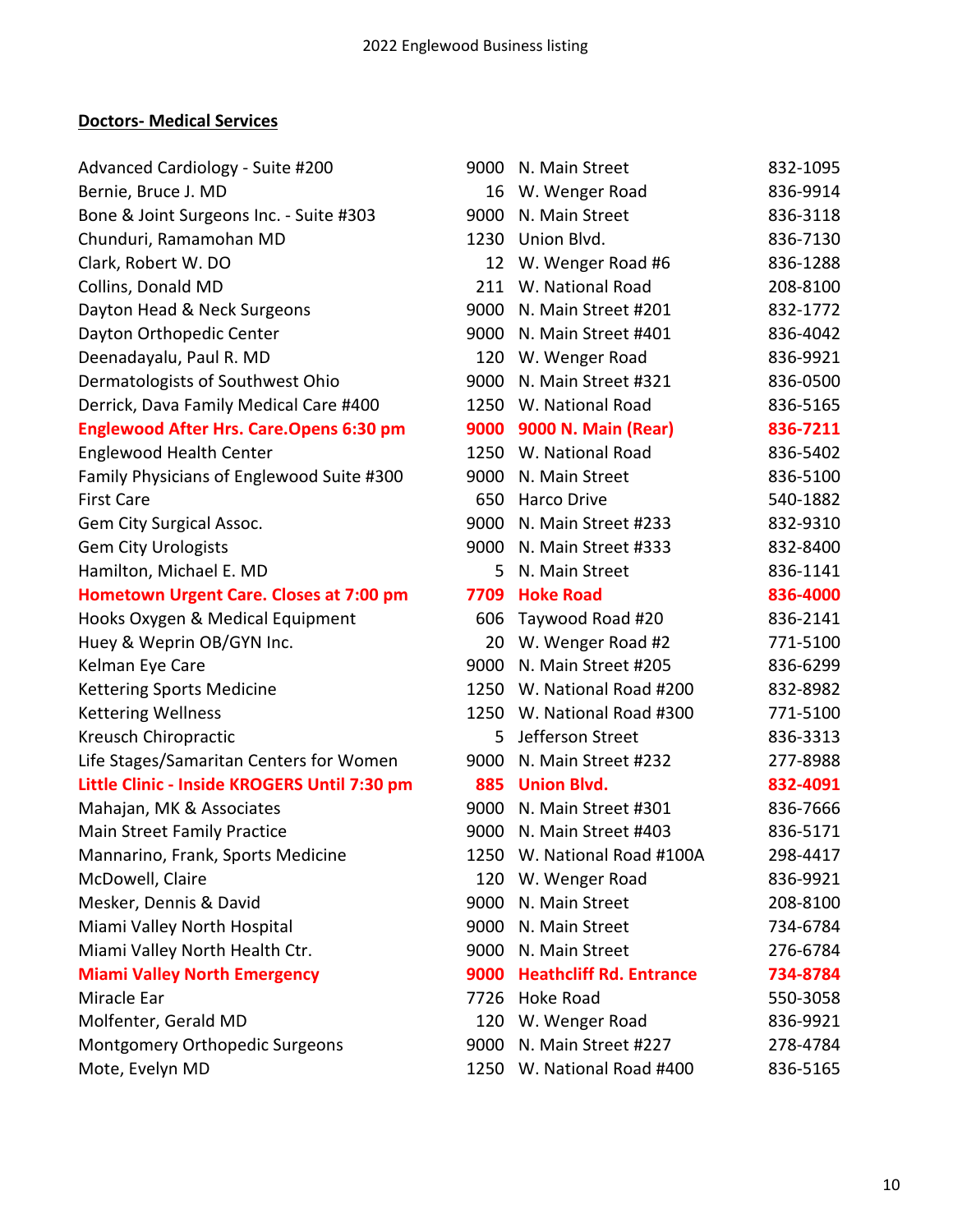# **Doctors- Medical Services - cont'd**

| Northwest Dayton Pediatrics           | 120  | W. Wenger Road        | 836-9921 |
|---------------------------------------|------|-----------------------|----------|
| <b>Optical Fashions</b>               | 7728 | Hoke Road             | 832-0044 |
| Osborn, Claire Family Medical Care    | 1250 | W. National Road #400 | 836-5165 |
| Palmer, Gary & Greg                   | 5.   | W. Wenger Road        | 832-7555 |
| Paul, Douglas DO                      | 9000 | N. Main Street #233   | 832-9310 |
| Pelsor, Donald A. MD                  | 120  | W. Wenger Road        | 832-9921 |
| Petry, Jeffrey MD                     | 211  | W. National Road      | 208-8100 |
| Ramig, David DPM                      | 9000 | N. Main Street #203   | 435-6585 |
| Sandhir, Bihu MD                      | 1250 | W. National Road #700 | 836-5402 |
| <b>Shank Chiropractic Clinic</b>      | 713  | Taywood Road          | 558-1256 |
| Sobol, Todd MD                        | 9000 | N. Main Street #303   | 836-8063 |
| Stein, Alvin                          | 9000 | N. Main Street #303   | 836-8063 |
| Studebaker, James D. OD               | 639  | W. National Road      | 836-3041 |
| Studebaker, Joseph OD                 | 639  | W. National Road      | 836-3041 |
| Teague, Albert Chiropractor           | 100  | W. National Road      | 832-1000 |
| <b>Urgent Care. Until 10:00 pm</b>    | 1130 | <b>S. Main Street</b> | 208-6879 |
| Weinburg, Marcus Cardio Medical Group | 9000 | N. Main Street #402   | 832-2661 |
|                                       |      |                       |          |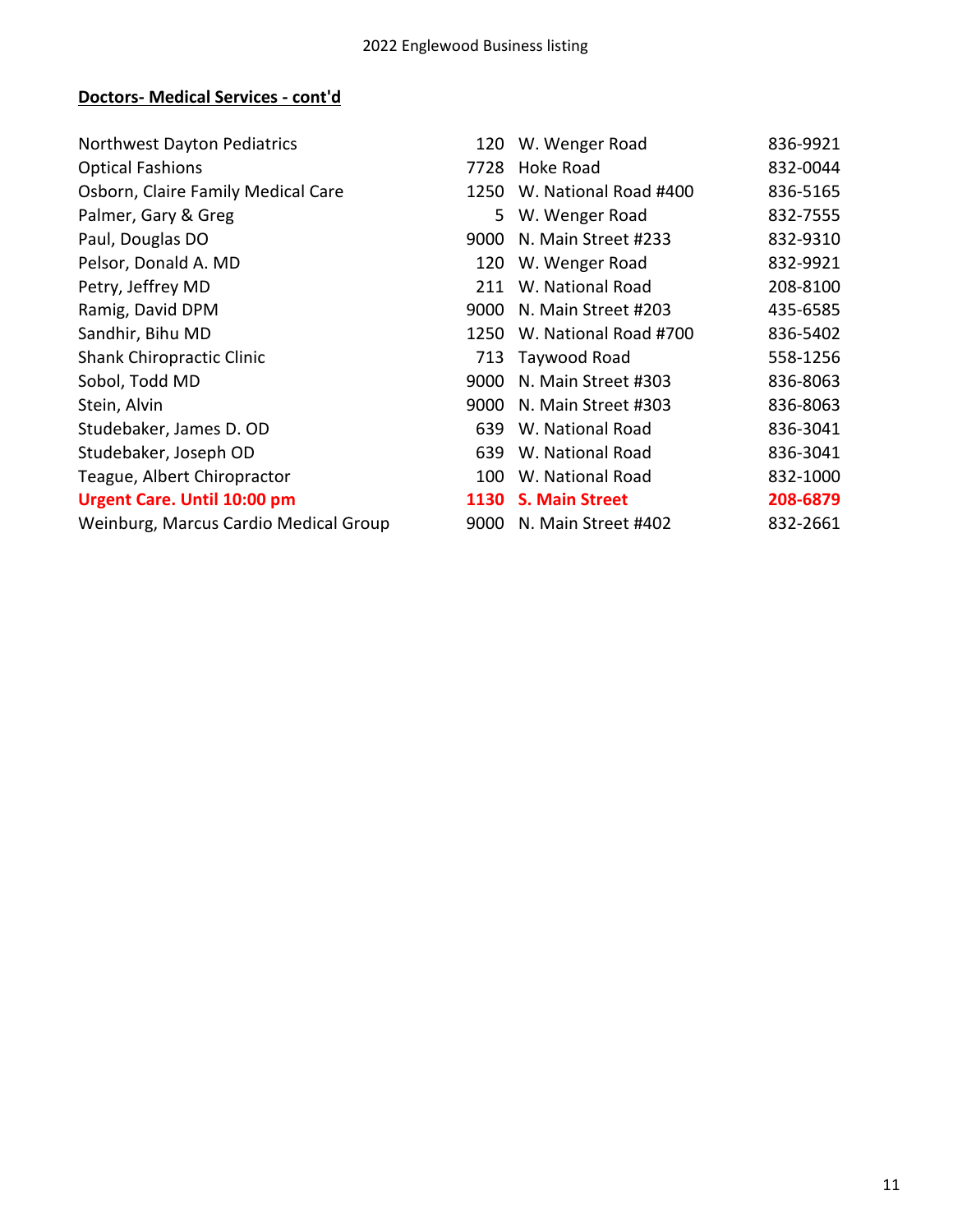# **Nursing Centers/Home Care/Assistance**

| Brookdale Place of Englewood                 |      | 95 W. Wenger Road      | 836-9617 |
|----------------------------------------------|------|------------------------|----------|
| <b>Englewood Square Senior Apartments</b>    |      | 150 Chris Drive        | 836-4117 |
| Englewood Village Apts. for the Ederly       | 1000 | Taywood Road           | 836-0339 |
| <b>Grace Brethren Village Senior Housing</b> | 1010 | Taywood Road           | 836-4011 |
| Liberty Nursing Center of Englewood          |      | 425 Lauricella Court   | 836-5143 |
| Pink Ribbon Girls                            |      | 350 Huls Drive         | 269-5367 |
| <b>Sterling House</b>                        |      | 350 Union Blvd.        | 832-8500 |
| <b>Trilogy "Memory Care" Facility</b>        | 590  | W. National Road       | 836-3149 |
| <b>Trilogy "Skilled Care" Facility</b>       | 600. | W. National Road       | 836-3149 |
| Visiting Angels Home Health Acre             |      | 15 W. National Road #1 | 855-7777 |

## **Funeral Homes**

Kindred Funeral Home **400 Union Blvd. 832-2600** Union Blvd. 832-2600 Union Blvd. 832-26000 Union Blvd. 832-2600

| 400 Union Blvd. | 832-2600 |
|-----------------|----------|
|                 |          |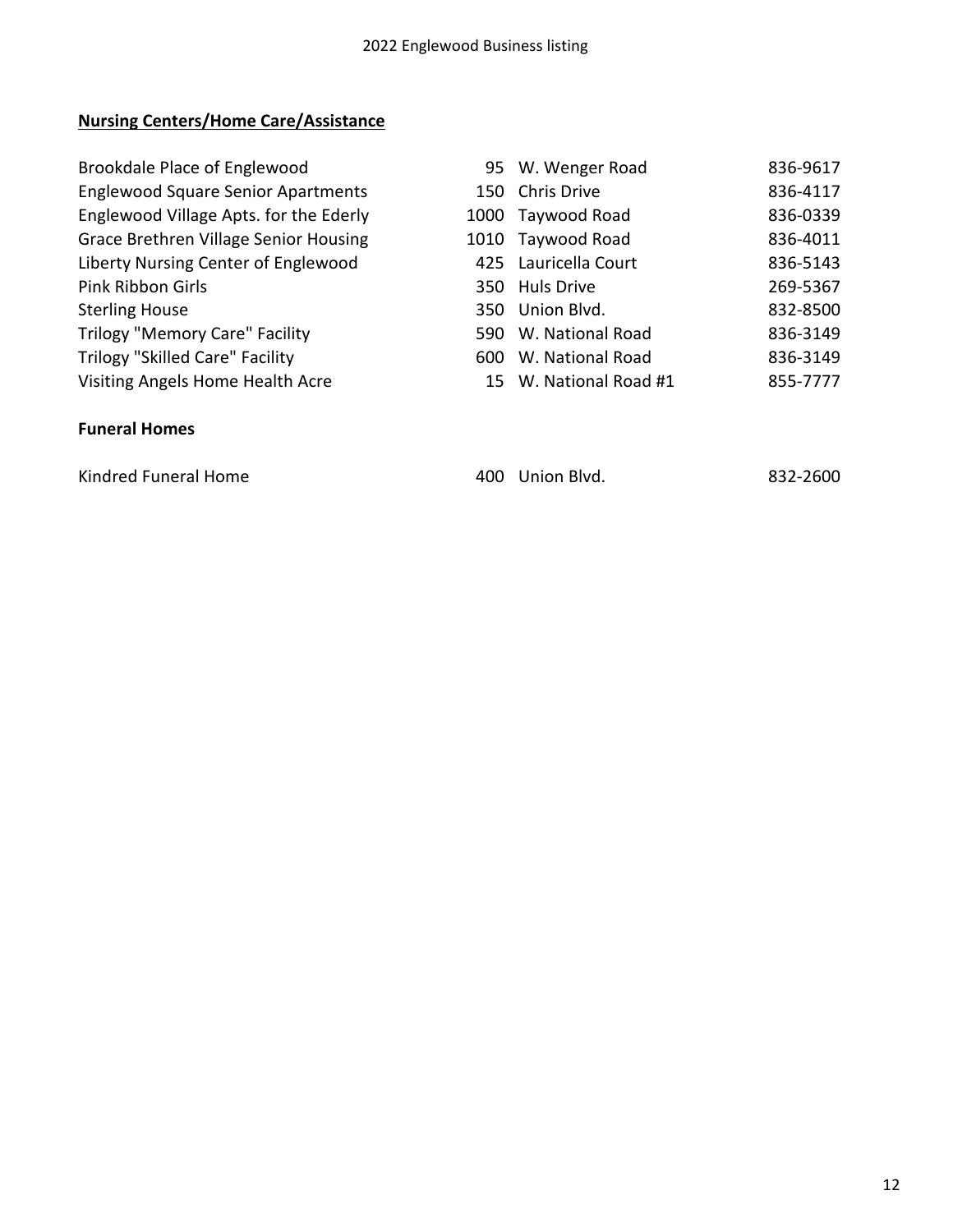# **INDUSTRY & COMMERCE**

| Amazon Distribution Warehouse |  | 45 Lau Parkway |
|-------------------------------|--|----------------|
|-------------------------------|--|----------------|

- 
- 

# **Manufacturing/Production**

| 15 Lau Parkway |
|----------------|
|----------------|

Dayton Origin **30 Lau Parkway** 30 Lau Parkway 832-9530 Hart & Cooley **1 Lau Parkway** 832-7800

| <b>Apex Mechanical Systems</b>           |               | 453 E. Wenger Road      | 836-8200 |
|------------------------------------------|---------------|-------------------------|----------|
| C & W Swiss                              | 100           | Metro                   | 836-3842 |
| Crossroads Machine (CMI Technology Inc.) | 65            | Haas Drive              | 832-2000 |
| Dynamic Machine Works                    | 140           | Harrisburg Drive        |          |
| Eaton Compressor (Airbase Industries)    | 1000          | <b>Cass Drive</b>       | 540-1140 |
| <b>Faraday Technology</b>                | 315           | <b>Huls Drive</b>       | 836-7749 |
| <b>GAPI USA</b>                          | 300           | <b>Huls Drive</b>       | 836-0080 |
| Hart & Cooley                            | $\mathbf{1}$  | Lau Parkway             | 832-7800 |
| Hematite                                 | 300           | Lau Parkway             |          |
| <b>Homestretch Automation</b>            | 140           | Harrisburg Drive        | 540-1914 |
| JOYCE (International Bellows & Covers)   | $\mathcal{P}$ | <b>Ferrari Court</b>    |          |
| Kananwha Scales                          | 35            | Haas Drive              | 836-5440 |
| LIPO Technologies/Vantage                | 707           | Harco Drive             | 264-1222 |
| <b>Midwest Metrology</b>                 |               | 341 Smith Drive         | 832-0965 |
| Midwest Motors & Manufacturing           | 155           | Haas Drive              | 572-5014 |
| <b>Nissin Precision North American</b>   | 375           | Union Blvd.             | 836-1910 |
| Pro-Fab Unlimited                        | 343           | <b>Smith Drive</b>      | 832-0343 |
| Prosthetic Design/Dayton Artificial Limb | 700           | Harco Drive             | 836-1464 |
| <b>Ratliff Metal Spinning</b>            | 40            | <b>Harrisburg Drive</b> | 503-8385 |
| SK Tech, Inc.                            | 200           | <b>Metro Drive</b>      | 836-3535 |
| TSI (Tom Smith Industries)               | 500           | <b>Smith Drive</b>      | 832-1555 |
| Unified Screening & Crushing             | 200           | <b>Cass Drive</b>       | 836-3201 |
| <b>Warren Pump Supply</b>                | 345           | <b>Huls Drive</b>       | 771-0055 |
| VAP (Value Added Packaging)              | 44            | Lau Parkway             | 832-9595 |
| Weiffenbach Marble Co.                   | 150           | Lau Parkway             | 832-7055 |
|                                          |               |                         |          |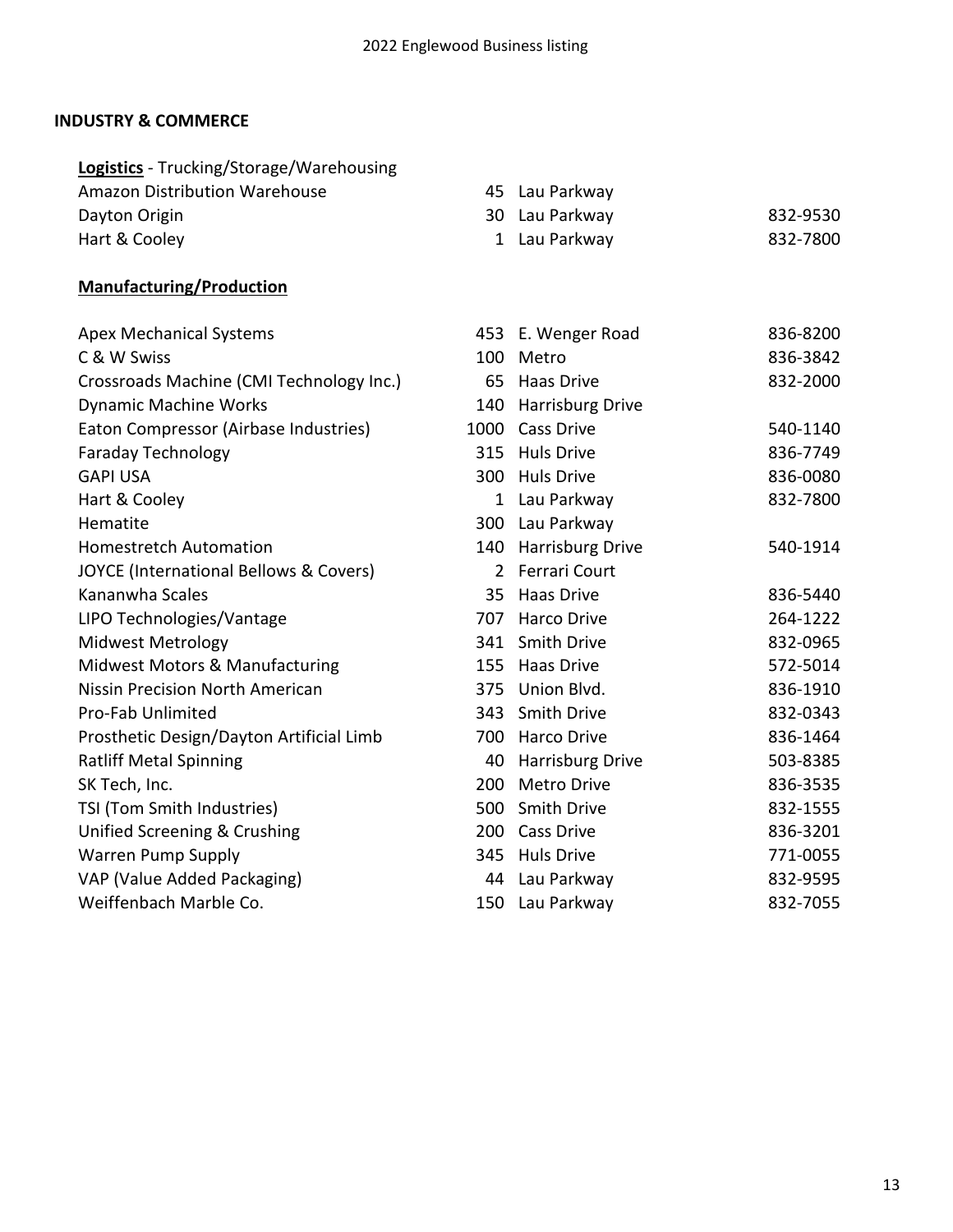# **Misc. Businesses**

| <b>Aftermath Services LLC</b>       |    | 305 Smith Drive               | 458-0815     |
|-------------------------------------|----|-------------------------------|--------------|
| Applied Scientific International    |    | 85 Harrisburg Drive           | 836-8800     |
| Champion Equipment & Supply         |    | 340 N. Main Street            | 836-8818     |
| D9 Technologies                     |    | 701 W. National Rd.           | 626-6379     |
| Dayton Media Technologies           |    | 313 Smith Drive               | 836-8700     |
| Dayton Origin Distribution Center   |    | 30 Lau Parkway                | 832-9350     |
| Debbie's Staffing                   |    | 313 Smith Drive               | 630-4002     |
| <b>Display Dynamics</b>             |    | 1 Display Point               | 832-2830     |
| <b>Empowered Community Services</b> |    | 500 Union Boulevard           | 771-0776     |
| <b>Englewood Rental</b>             |    | 31 Brussels Avenue            | 832-1908     |
| Exponential Genomics, Inc.          |    | 75 Holiday Drive              |              |
| Expressions Studio - Suite #16      |    | 320 W. National Road          | 836-3288     |
| <b>EZ Cleaners</b>                  | 9  | Beckenham Road                | 836-5531     |
| Five Star Store It                  |    | 7533 Salem Avenue             | 832-1213     |
| Full Circle Brewing Co.             |    | 324 Union Blvd.               | 241-6027     |
| Ideal Image                         |    | 115 Haas Drive/425 Smith Dr.  | 832-1660     |
| Image Industries                    |    | 305 Smith Drive               | 832-7969     |
| Iron Clad Tint Company              |    | 593 S. Main Street            | 540-8204     |
| Kreg Therapeutics Inc.              |    | 335 Smith Drive               | 866-760-5734 |
| M & B Storage                       |    | 106 Jefferson Street          | 836-6700     |
| Millenium Enterprise LLC            |    | 600 Union Boulevard           |              |
| <b>New Season Wellness</b>          |    | 446 S. Main Street            | 540-9515     |
| Royal T-Shirts & Scrubs             |    | 600 Union Blvd. Suite 102&103 |              |
| Sage Event Space                    |    | 606 Taywood Road              | 540-9166     |
| <b>Surplus Plus LLC</b>             |    | 600 Union Boulevard           |              |
| <b>Swigart's Electric Motors</b>    |    | 811 Woodlawn Avenue           | 836-5292     |
| <b>Tlowez Touch LLC</b>             |    | 600 Union Blvd. Suite 104     | 716-3019     |
| Tow & Go LLC                        |    | 600 Union Blvd. Suite 101     |              |
| <b>Tradeshow Services</b>           |    | 245 Huls Drive                | 832-0144     |
| <b>UPS Store</b>                    |    | 893 S. Main Street            | 832-1800     |
| Webb & Sons Sewing Machines Sales   |    | 225 Smith Drive               | 890-6534     |
| <b>Yipes Stripes</b>                | 36 | <b>Haas Drive</b>             | 836-9473     |
|                                     |    |                               |              |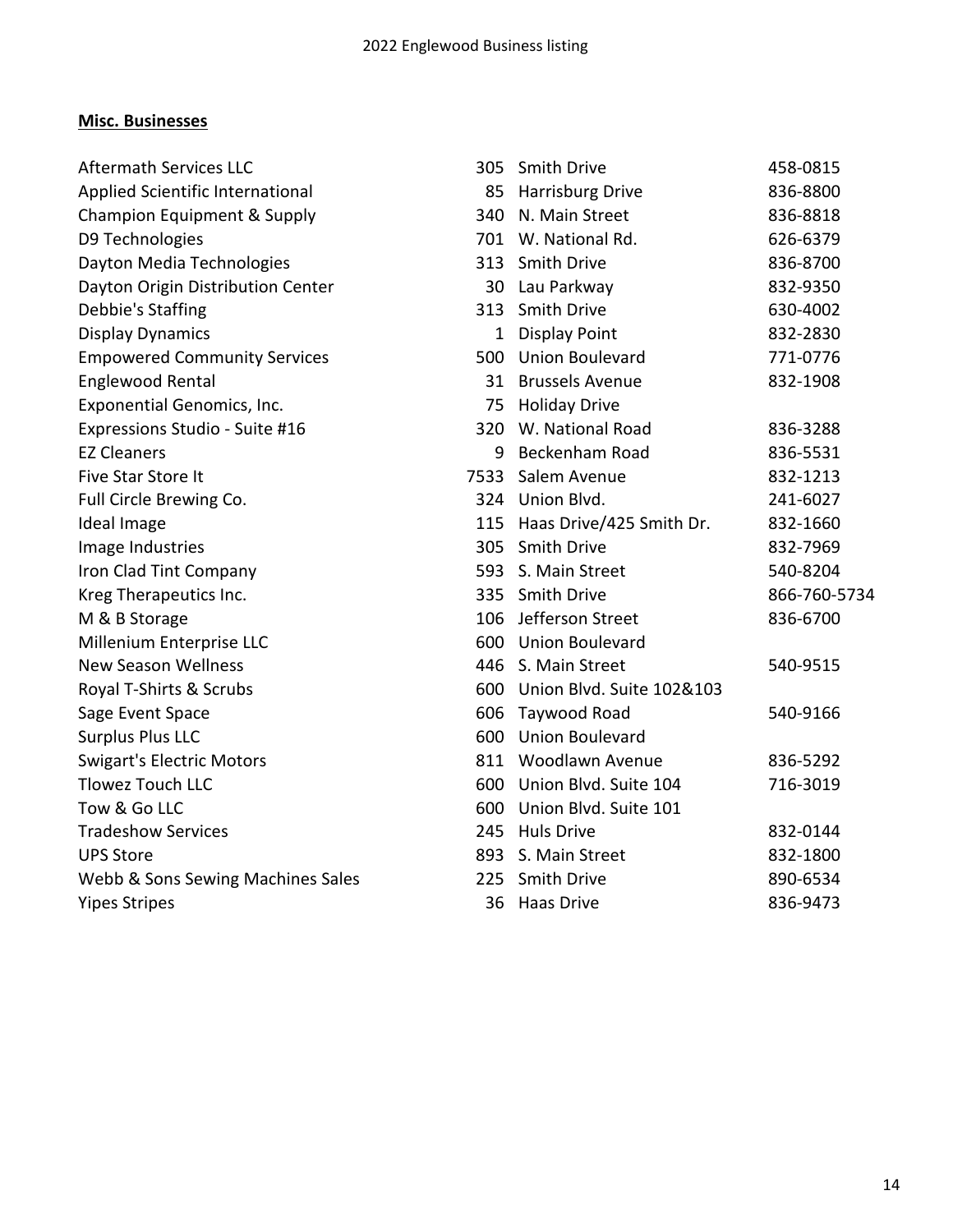## **LODGING & HOUSING**

# **Apartments**

| Carriage House of Englewood                        | 601  | W. Wenger Road      | 832-1875 |
|----------------------------------------------------|------|---------------------|----------|
| <b>Cedargate Apartments</b>                        | 701  | Union Blvd.         | 832-2884 |
| The Chatteau                                       | 711  | W. Wenger Road      | 832-0870 |
| <b>Chestnut Woods Apartments</b>                   |      | 124 Chestnut Street | 241-8145 |
| <b>Englewood Square Senior Citizens Apartments</b> |      | 150 Chris Drive     | 836-4117 |
| Englewood Village Apartments for the Ederly        |      | 1000 Taywood Road   | 836-0339 |
| <b>Gateway Village Apartments</b>                  |      | 1206 Union Blvd.    | 836-8239 |
| Grace Brethren Village Senior Citizen Housing      |      | 1010 Taywood Road   | 836-4011 |
| <b>Parkville Apartments</b>                        | 1100 | Taywood Road        | 388-1561 |
| <b>Shadowood Apartments</b>                        |      | 519 S. Main Street  | 352-6466 |
| Villas of Englewood                                | 507  | S. Main Street      | 836-1324 |
| Vineyards Apartments, The                          | 840  | Union Blvd.         | 832-1767 |

# **Hotels/Motels**

| <b>Best Western</b>          | 20 Rockridge Road   | 832-2222 |
|------------------------------|---------------------|----------|
| Clarion Inn - Dayton Airport | 10 Rockridge Road   | 832-1234 |
| Comfort Inn & Suites         | 9305 N. Main Street | 836-9400 |
| Hampton Inn & Suites         | 180 Rockridge Road  | 832-3333 |
| Motel 6                      | 9325 N. Main Street | 836-8339 |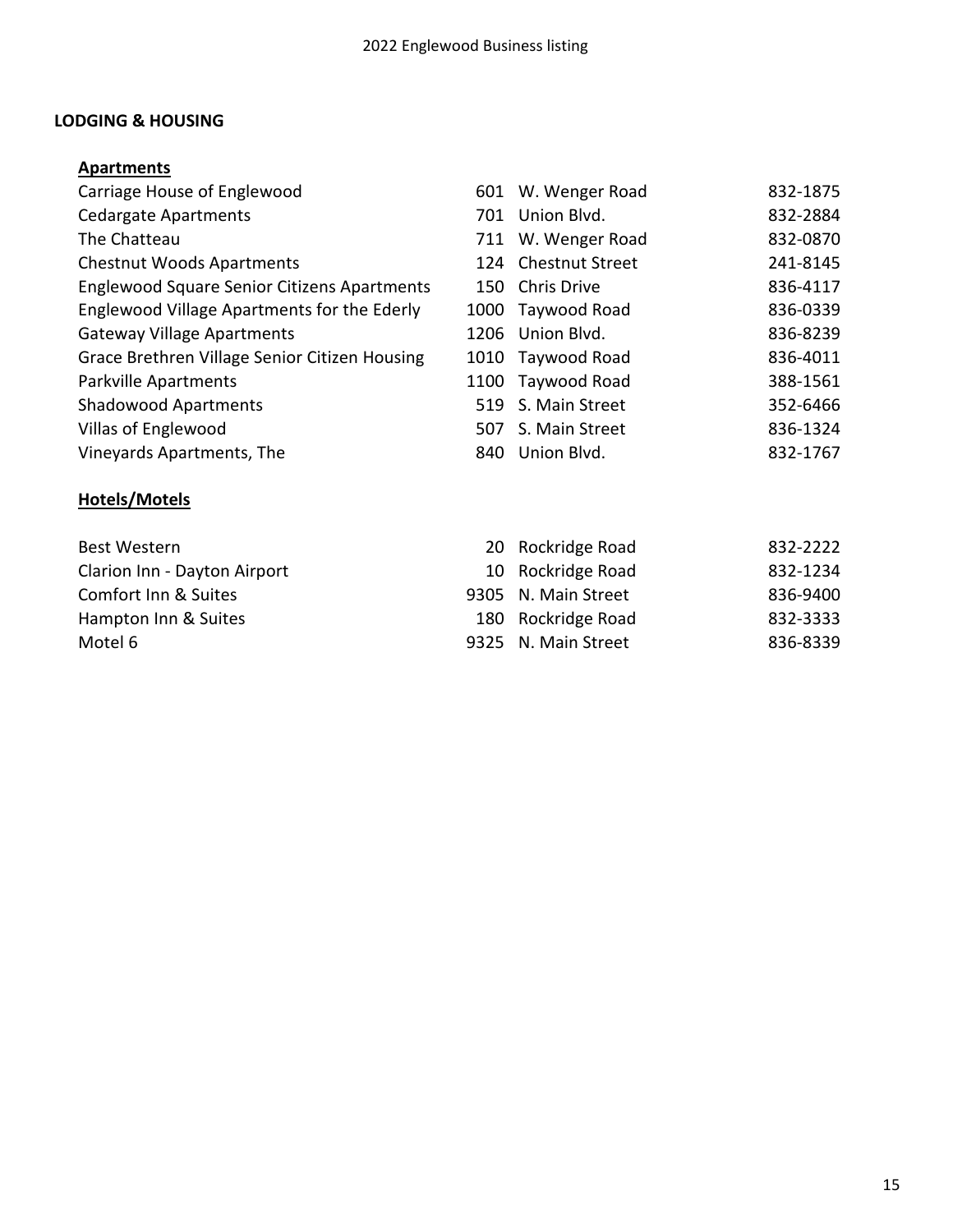## **PERSONAL**

# **Barbers, Salons, Spas, Tanning**

| <b>About Face Salon</b>                 |      | 21 W. Wenger Road     | 836-1338     |
|-----------------------------------------|------|-----------------------|--------------|
| Abracadabra Hair Stylists               |      | 101 W. National Road  | 836-4188     |
| Aje's Hair Braiding                     | 21   | N. Main Street        |              |
| Bellezza Hair Salon                     | 725  | W. National Road      | 836-6930     |
| Cambella Nail Salon                     |      | 7704 Hoke Road        | 998-7777     |
| Castilian & Company                     |      | 848 Union Blvd.       | 836-9671     |
| Crossroads Cuts & Spa                   | 18   | W. National Road      | 998-8045     |
| DA-VI Nails - (Inside Walmart)          | 7725 | Hoke Road             | 836-2299     |
| <b>Dazzling Nails</b>                   | 16   | N. Main Street        | 832-2002     |
| Destress Xpress Massage LLC             | 108  | N. Main Street        | 307-0299     |
| Diversiti Hair & Day Spa                | 37   | <b>Hillside Court</b> | 832-2887     |
| Dollhouse Beauty Bar                    | 448  | S. Main Street        | 301-9823     |
| <b>Englewood Barbers &amp; Stylists</b> |      | 715 W. National Road  | 836-6779     |
| <b>Englewood Parlor</b>                 | 7    | W. National Road      | 241-5792     |
| <b>Evolve Salon</b>                     |      | 7722 Hoke Road        | 540-8730     |
| <b>Fixation Salon</b>                   |      | 705 Taywood Road      | 540-1850     |
| Flamingo TANNING Salon                  |      | 400 W. National Road  | 771-7005     |
| Gorgeous Already Hair Studio            |      | 300 W. National Road  | 540-9476     |
| <b>Great Clips</b>                      | 809  | Union Blvd.           | 836-8899     |
| <b>Great Clips</b>                      |      | 7707 Hoke Road        | 832-1454     |
| Hair 2 Do                               | 15   | N. Main Street        | 832-0153     |
| Hair Gold Hair                          | 606  | Taywood Road #5       | 771-0516     |
| House of Caurel                         |      | 606 Taywood Road      | 610-8935     |
| Impressions Salon & Day Spa             |      | 1230 Union Blvd.      | 836-9000     |
| <b>InkChanted Arts Tattoo</b>           |      | 444 S. Main Street    | 540-9381     |
| Jade Spa                                | 108  | N. Main Street        | 540-8934     |
| Karmels Day Spa                         |      | 556 S. Main Street    | 275-5500     |
| Luminous Nail Spa                       |      | 801 Union Blvd.       | 540-8036     |
| Mantra Salon & Day Spa                  |      | 715 Taywood Road      | 836-4277     |
| Miami Valley Massage Therapy            |      | 5 N. Main Street      | 890-8660     |
| Milika's Suites Salon                   |      | 504 W. National Road  |              |
| Milton's Chair Barbershop               | 502  | W. National Road      | 402-805-3434 |
| Nails by V                              | 442  | S. Main St.           | 248-7703     |
| Nails 4U                                | 705  | Taywood Road          | 832-0751     |
| Opal Salon                              | 10   | S. Walnut Street      | 573-6223     |
| Parkside Salon                          | 123  | Union Blvd.           | 836-0028     |
| <b>PlugN Play Computers LLC</b>         | 9    | W. National Road      | 771-0049     |
| <b>Sally Beauty Supply</b>              | 1170 | S. Main Street        | 837-5245     |
| Simply Gorgeous Hair & Nails            | 606  | Taywood Road          | 725-4968     |
|                                         |      |                       |              |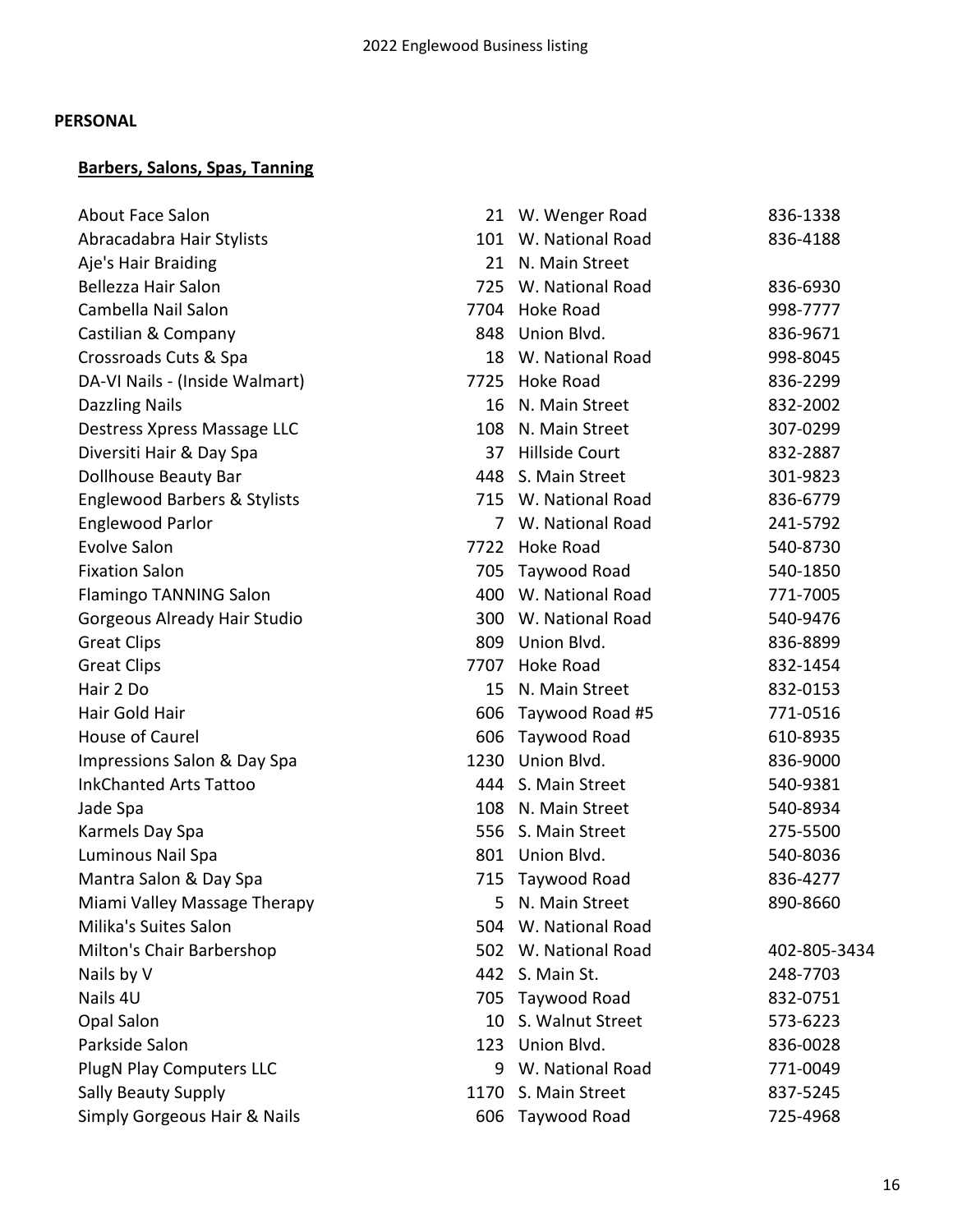# **PERSONAL - cont'd**

| Smart Style - Inside Walmart | 7725 Hoke Road       | 832-0481 |
|------------------------------|----------------------|----------|
| Solutions Health & Welness   | 600 Union Boulevard  |          |
| <b>Sport Clips</b>           | 1088 S. Main Street  | 771-0002 |
| The Play Café                | 502 W. National Road |          |
| Touchdown Haircuts           | 567 S. Main Street   | 771-3010 |
| Up Town Hair Studio          | 390 W. National Road | 832-2111 |
| Yoga Center                  | 3 S. Main Street     | 825-6466 |
| You-Nique Massage            | 23 N. Main Street    |          |
|                              |                      |          |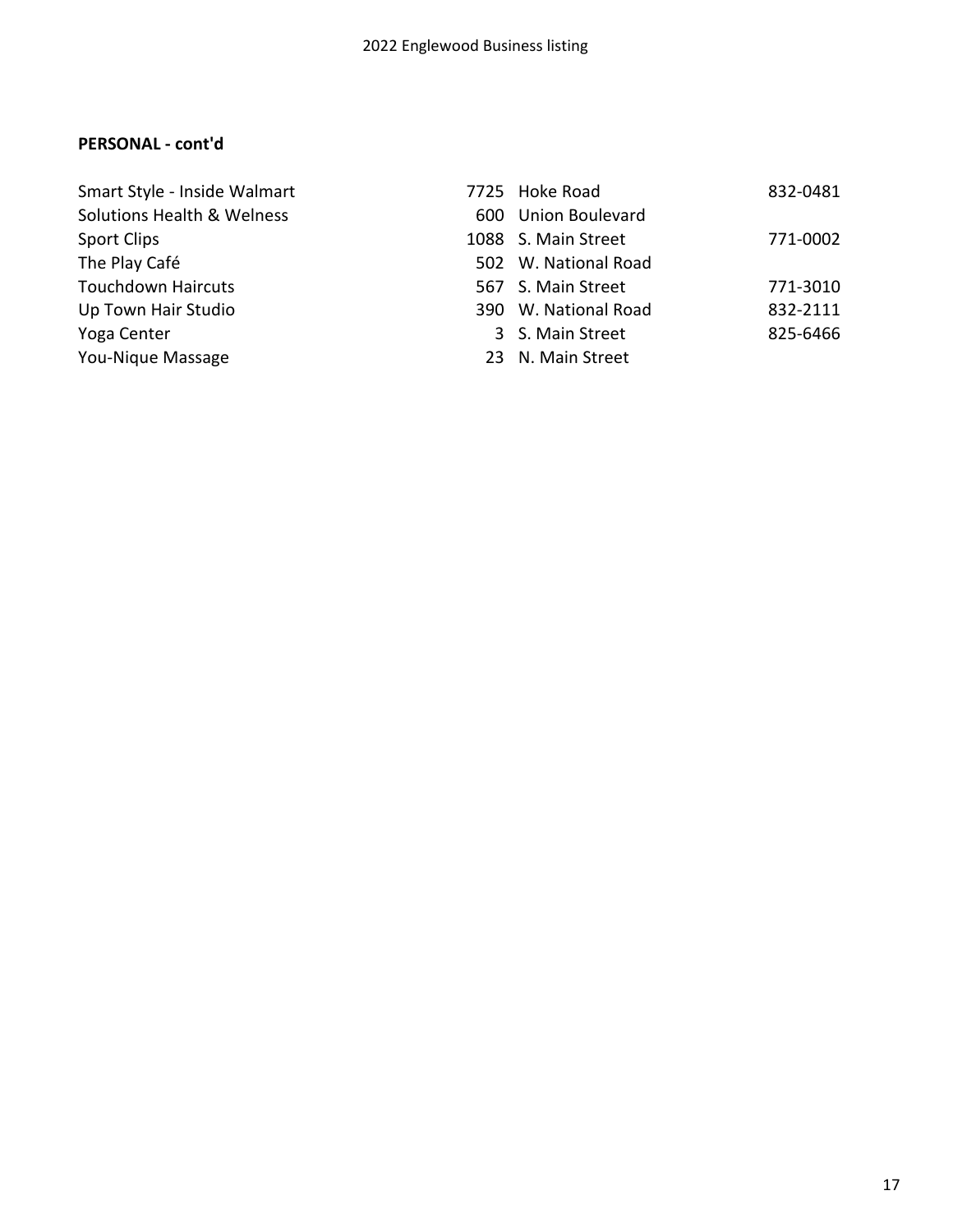## **PETS**

| <b>Pet Stores and Services</b>   |                      |          |
|----------------------------------|----------------------|----------|
| Coats & Tails                    | 320 W. National Road | 836-1800 |
| <b>Collette's Pet Salon</b>      | 23 W. Wenger Road    | 832-4944 |
| Mantra Paws                      | 717 Taywood Road     | 836-4277 |
| PetCo                            | 1150 S. Main Street  | 540-6015 |
| <b>Veterinarians</b>             |                      |          |
| <b>Englewood Animal Hospital</b> | 589 S. Main Street   | 836-9636 |

Englewood Animal Surgery Center **550** S. Main Street

Northmont Animal Clinic **75 W. Wenger Road** 836-4432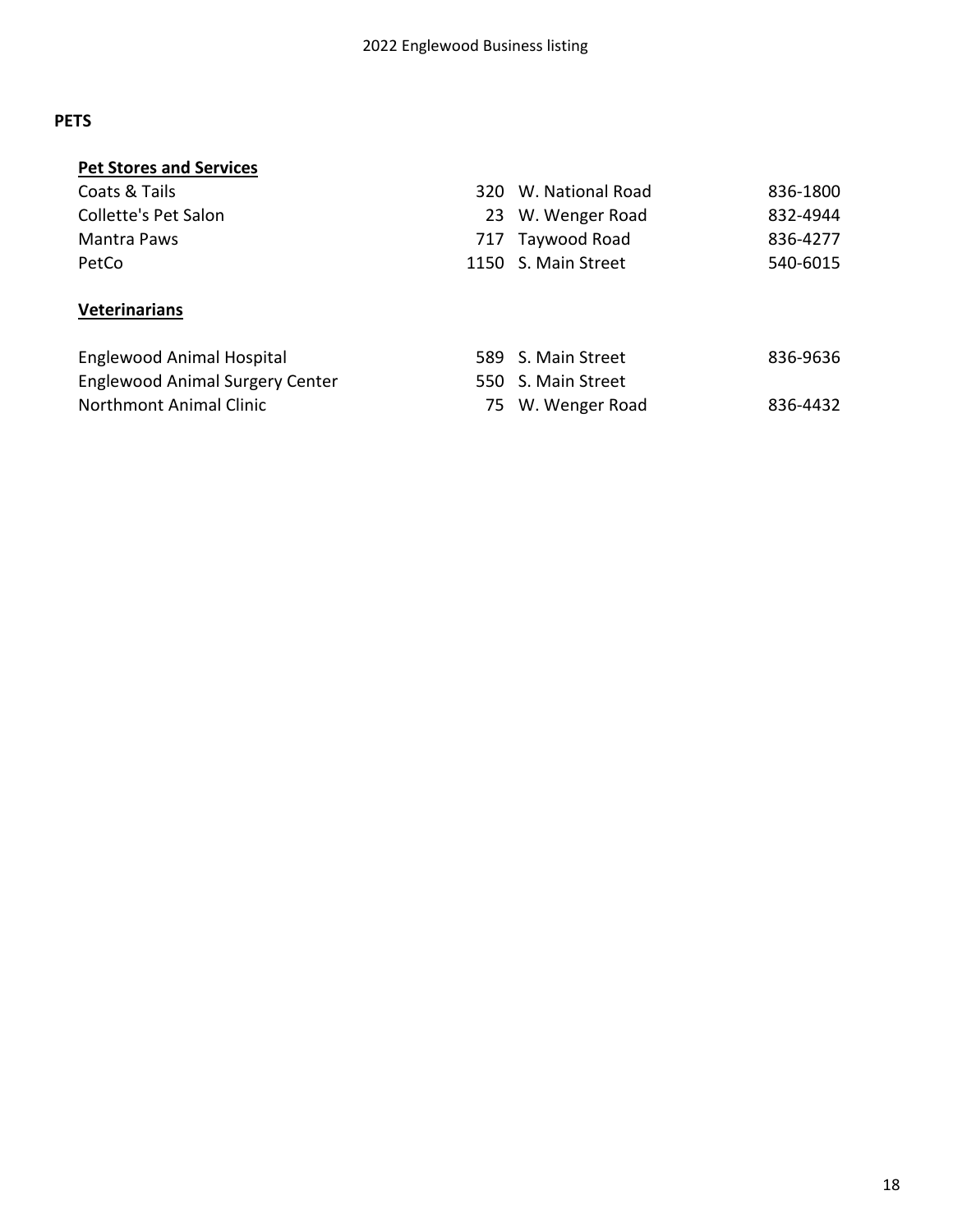## **PROFESSIONAL**

# **Architectural, Tech, Engineering**

- Belmont Testing Labs Brown & Bills Architects
- Buffalo Pacific
- CMI Technology
- 
- Creative Micro Systems
- D9 Technologies LLC
- Dayton Cincinnati Technology Services
- Digital Cowboy Computers
- Englewood Communications
- Frontier, Norwalk CT. Interlink, LLC
- Plugn Play Computers LLC
- 
- Riancho, Luis & Associates

## **Attorneys**

| Coate, Brandon           |
|--------------------------|
| Coate Law Office         |
| Crowell, Larry           |
| Treherne, James          |
| <b>Turner Law Office</b> |

| App Architecture                      |     | 615 Woodside Drive     | 836-8898     |
|---------------------------------------|-----|------------------------|--------------|
| <b>Belmont Testing Labs</b>           |     | 25 Holiday Drive       | 832-8242     |
| Brown & Bills Architects              |     | 55 Hillside Court      | 832-1150     |
| <b>Buffalo Pacific</b>                |     | 35 Rockridge Road      | 716-9220     |
| <b>CMI Technology</b>                 | 65  | Haas Drive             | 832-2000     |
| <b>Creative Micro Systems</b>         |     | 52 Hillside Court      | 836-4499     |
| D9 Technologies LLC                   |     | 701 W. National Road   | 888-626-6379 |
| Dayton Cincinnati Technology Services |     | 108 N. Main Street "K" | 836-7949     |
| Digital Cowboy Computers              |     | 440 S. Main St.        | 832-9580     |
| <b>Englewood Communications</b>       | 30  | N. Main Street         | 836-6001     |
| Frontier, Norwalk CT.                 |     | 23 Overlook Street     | 800-921-8101 |
| Interlink, LLC                        |     | 601 Taywood Road       | 296-5000     |
| <b>Plugn Play Computers LLC</b>       | 9   | W. National Road       | 771-0049     |
| PolyCom                               |     | 35 Rockridge Road      | 832-8407     |
| Riancho, Luis & Associates            | 140 | W. Wenger Road         | 836-1585     |
|                                       |     |                        |              |

| Coate Law Office  | 4 N. Main Street     | 836-4357 |
|-------------------|----------------------|----------|
| Crowell, Larry    | 207 S. Main Street   | 836-1013 |
| Treherne, James   | 212 W. National Road | 836-3296 |
| Turner Law Office | 207 S. Main Street   | 832-0288 |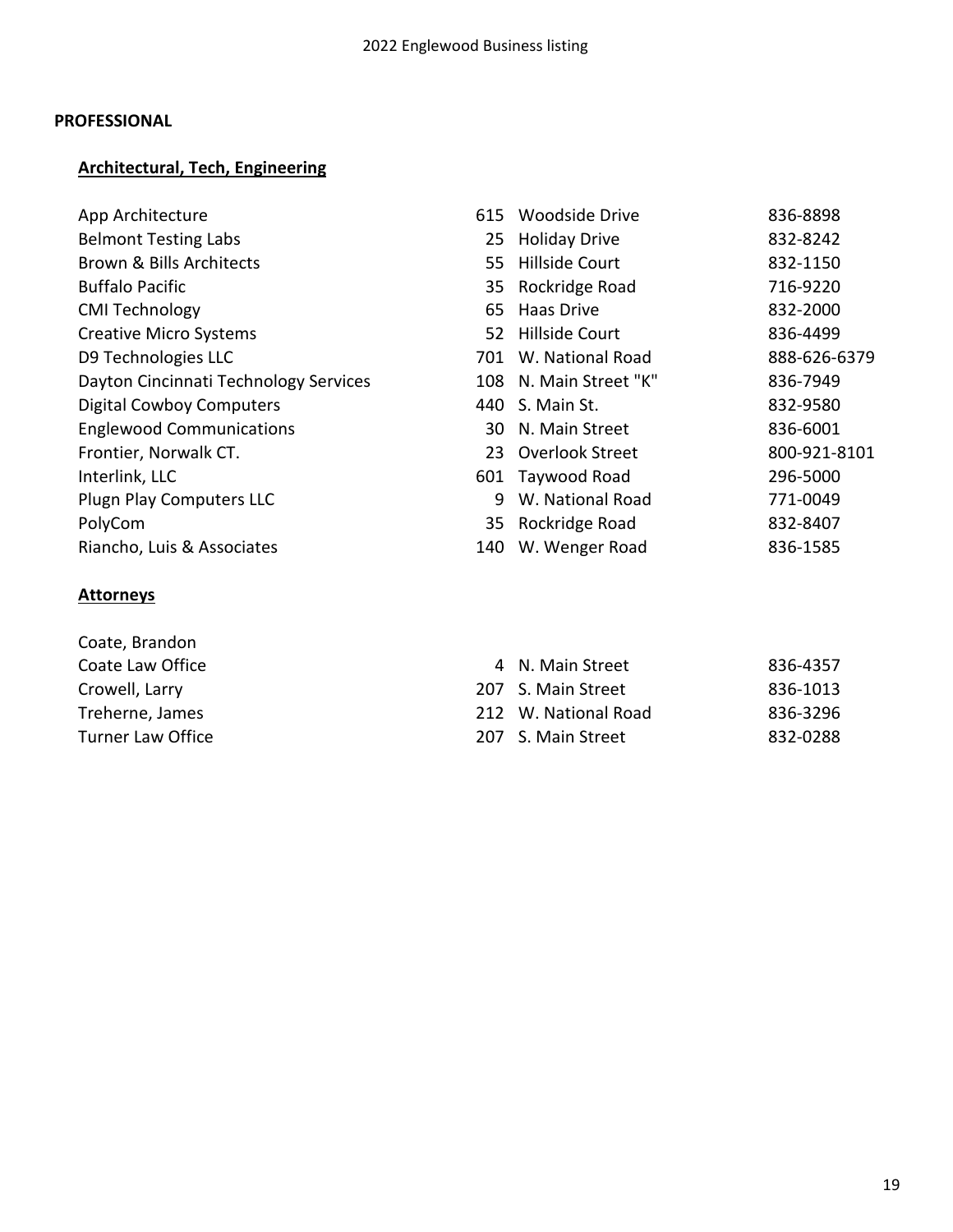## **Insurance**

All About Insurance 103 N. Main Street 832-2821 Allstate Insurance Sales - Mike Hild 113 W. National Road 836-3300 American Family Insurance/McClean-Johnson 107 W. National Road 836-9244 Boord-Henne Insurance Co. 915 S. Main Street 832-4001 Farmers Insurance - Angela Clifford 207 S. Main Street 280-4144 Horace Mann Insurance (Joy Harper) 108 N. Main Street 832-4884 Katechis Insurance Agency **120 Statechis Insurance Agency** 13 September 2010 Taywood Rd. Shelter Insurance 609 Woodside Dr. Suite B State Farm - Brian Benedict **625 W. National Road** 836-7711

## **Real**

| <b>Real Estate</b>   |                  |          |
|----------------------|------------------|----------|
| Irongate Realtors    | 5 W. Wenger Road | 540-1234 |
| The JS Davis Company | 317 Smith Drive  | 832-4900 |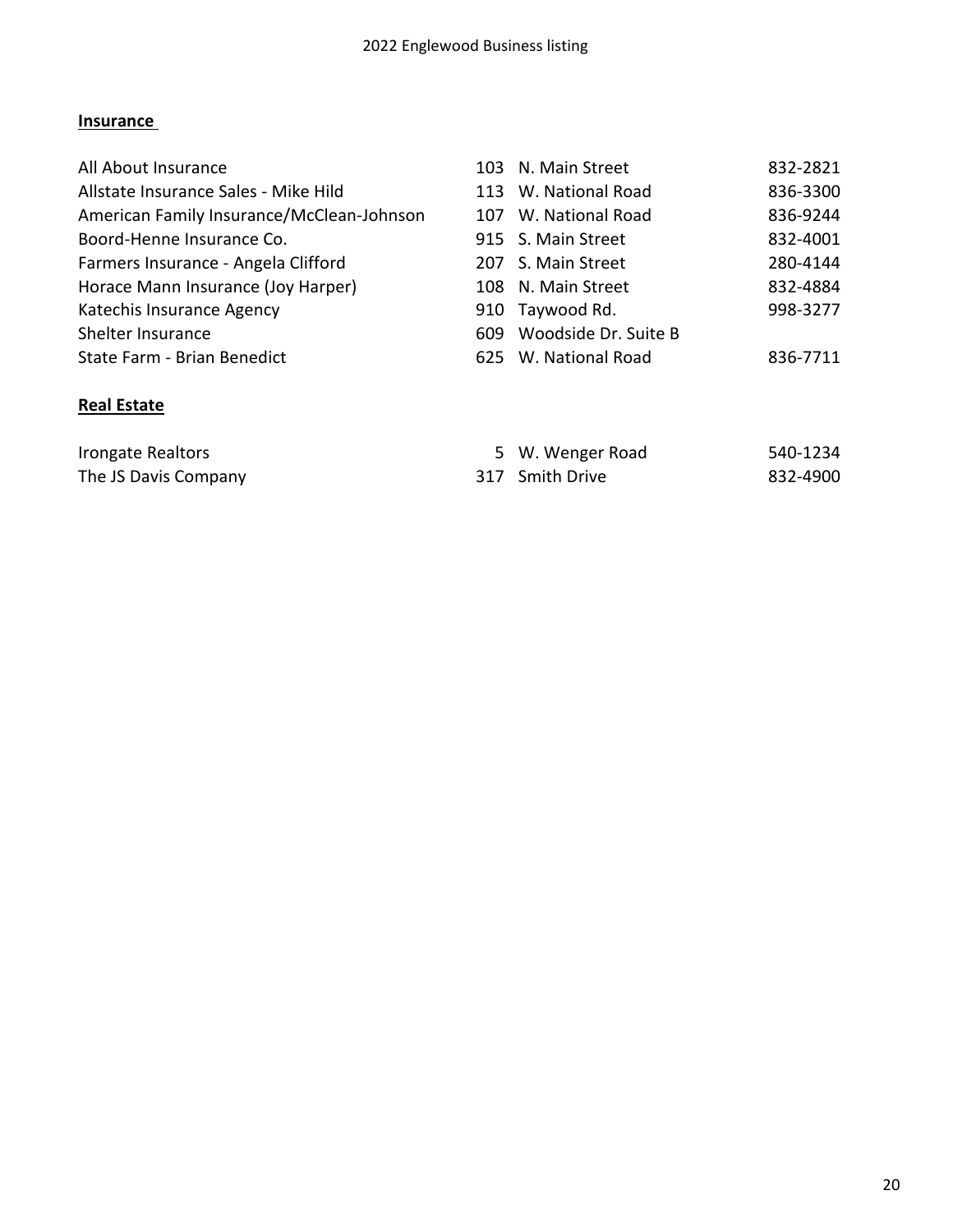## **RECREATION**

- Aullwood Audubon Center & Farm 1000 Aul
- Built & Bodied Health & Fitness
- Capstone Games
- Dynamite DANCE Center
- Englewood Cinema
- Englewood Fun Center
- Gaming Adventures
- GYMNASTICS for the Future
- Instinct Dance Company
- Miss Leslie's School of DANCE
- Planet Fitness
- Putter's Paradise
- Thunderbowl Lanes
- Yoga Center

| 1000. | Aullwood Road        | 890-7360 |
|-------|----------------------|----------|
|       | 320 W. National Road | 266-2005 |
|       | 339 Smith Drive      |          |
| 117   | W. National Road     | 540-9340 |
|       | 320 W. National Road | 540-9533 |
|       | 569 S. Main Street   | 836-2300 |
|       | 320 W. National Road | 540-8888 |
|       | 25 Harrisburg Drive  | 836-0670 |
| 606   | Taywood Road         | 545-3891 |
| 320.  | W. National Road #14 | 832-2689 |
| 606   | Taywood Road         | 540-9201 |
|       | 555 S. Main Street   | 836-2300 |
|       | 805 S. Main Street   | 836-5177 |
|       | 3 S. Main Street     | 825-6466 |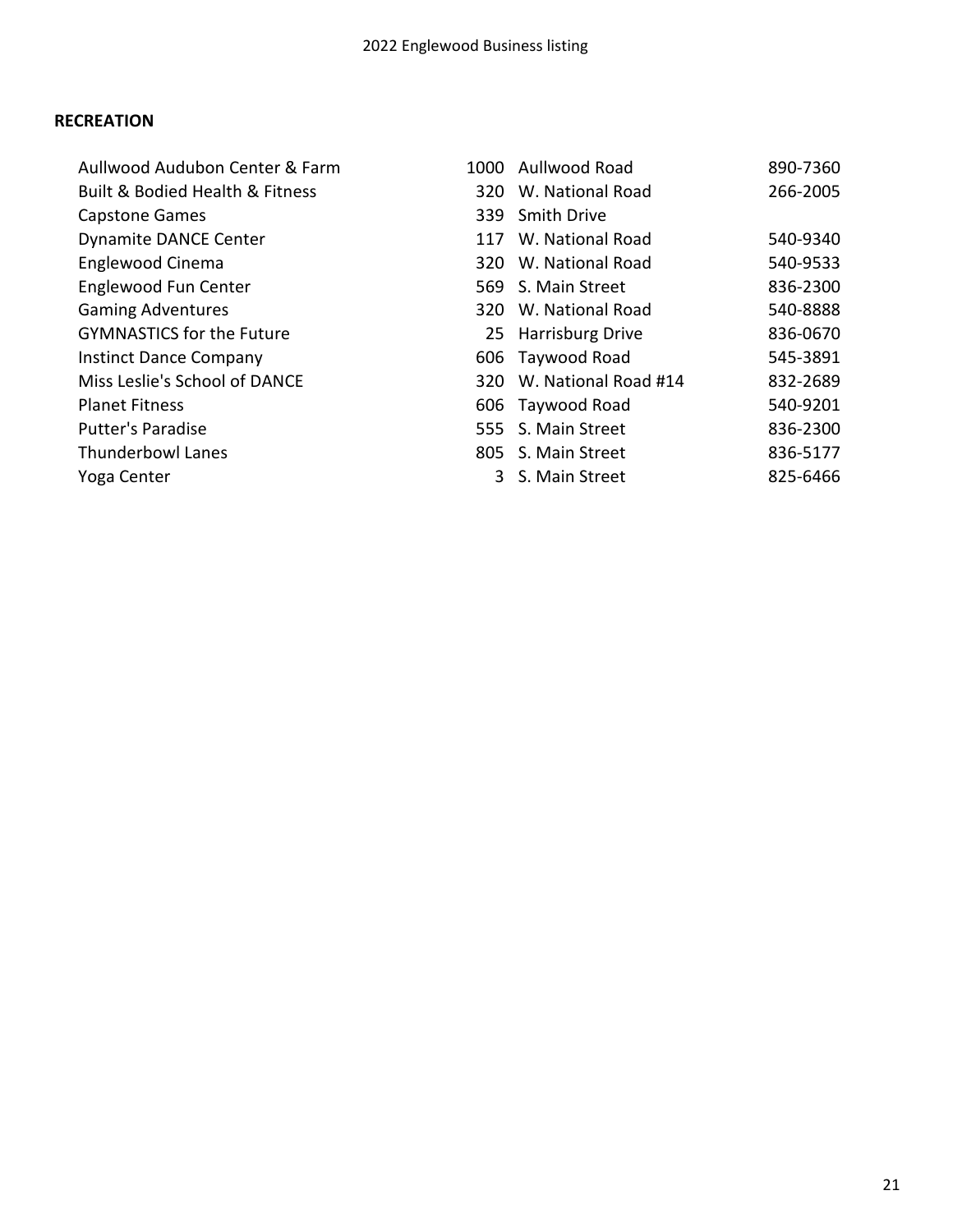## **RESTAURANTS**

| Arby's                              |      | 705 S. Main Street       | 836-2034 |
|-------------------------------------|------|--------------------------|----------|
| <b>Bob Evans Restaurant (South)</b> |      | 1202 S. Main Street      | 832-2844 |
| Bob Evans Restaurant (West)         |      | 7715 Hoke Road           | 836-9900 |
| <b>BOLTS Sports Café</b>            |      | 910 S. Main Street       | 836-6634 |
| <b>Buffalo Wild Wings</b>           |      | 891 S. Main Street       | 836-8555 |
| <b>Burger King</b>                  |      | 301 W. National Road     | 836-2244 |
| Café 19                             |      | 19 W. National Road      | 540-9654 |
| China Star                          |      | 606 Taywood Road         | 836-7678 |
| China Palace                        |      | 375 W. National Road     | 836-1054 |
| Chipotle Mexican Grill              |      | 9208 N. Main Street      | 832-0227 |
| Company 7 BBQ                       |      | 1001 S. Main Street      | 836-2777 |
| Courtyard Lounge                    |      | 320 W. National Road #11 | 836-9511 |
| Dairy Queen                         |      | 29 N. Main Street        | 836-2473 |
| Dominos                             | 590  | S. Main Street           | 832-1336 |
| Don Neto's Tacos                    |      | 107 W. National Road     | 305-5869 |
| Donato's Pizza                      |      | 811 Union Blvd.          | 832-9999 |
| <b>Dunkin Donuts</b>                |      | 849 S. Main Street       |          |
| El Cazador Mexican Restaurant       |      | 555 W. National Road     | 836-5004 |
| El Rancho Grande                    |      | 7712 Hoke Road           |          |
| El Toro                             | 9190 | N. Main Street           | 415-0940 |
| <b>Firehouse Subs</b>               |      | 1092 S. Main Street      | 771-0806 |
| Frisch's Big Boy                    |      | 1095 S. Main Street      | 836-0906 |
| Fox's Pizza                         |      | 606 Taywood Road         | 540-9613 |
| Full Circle Brewgarden              |      | 324 Union Blvd.          |          |
| Home Sweet Home Café                |      | 320 W. National Road     | 832-2765 |
| <b>Hot Head Burritos</b>            |      | 563 S. Main Street       | 836-8226 |
| Huey Magoo's                        |      | 9196 N. Main Street      | 637-1710 |
| Humpty's Bar & Grill - Clarion Inn  |      | 10 Rockridge Road        | 832-1234 |
| JD's Old Fashioned Frozen Custard   |      | 322 Union Blvd.          | 836-9219 |
| Lee's Famous Recipe Chicken         |      | 527 S. Main Street       | 836-7905 |
| <b>Marion's Piazza</b>              |      | 404 W. National Road     | 832-0333 |
| McDonalds (North)                   |      | 410 W. National Road     | 836-1505 |
| McDonalds (South)                   |      | 9285 N. Main Street      | 832-1111 |
| Ozu852<br>Sushi-Chinese             |      | 852 Union Blvd.          | 832-3000 |
| Panera Bread                        |      | 9194 N. Main Street      | 832-7919 |
| <b>Penn Station</b>                 |      | 895 S. Main Street       | 832-1616 |
| Perkins Pancake House               |      | 1235 S. Main Street      | 836-2726 |
| Pizza Hut Delivery                  |      | 565 S. Main Street       | 832-3435 |
| Popeyes Louisiana Kitchen           |      | 1100 S. Main Street      | 540-1017 |
| Rapid Fire Pizza                    |      | 1080 S. Main St          | 540-8033 |
| Skyline Chili                       |      | 1321 S. Main Street      | 832-3222 |
|                                     |      |                          |          |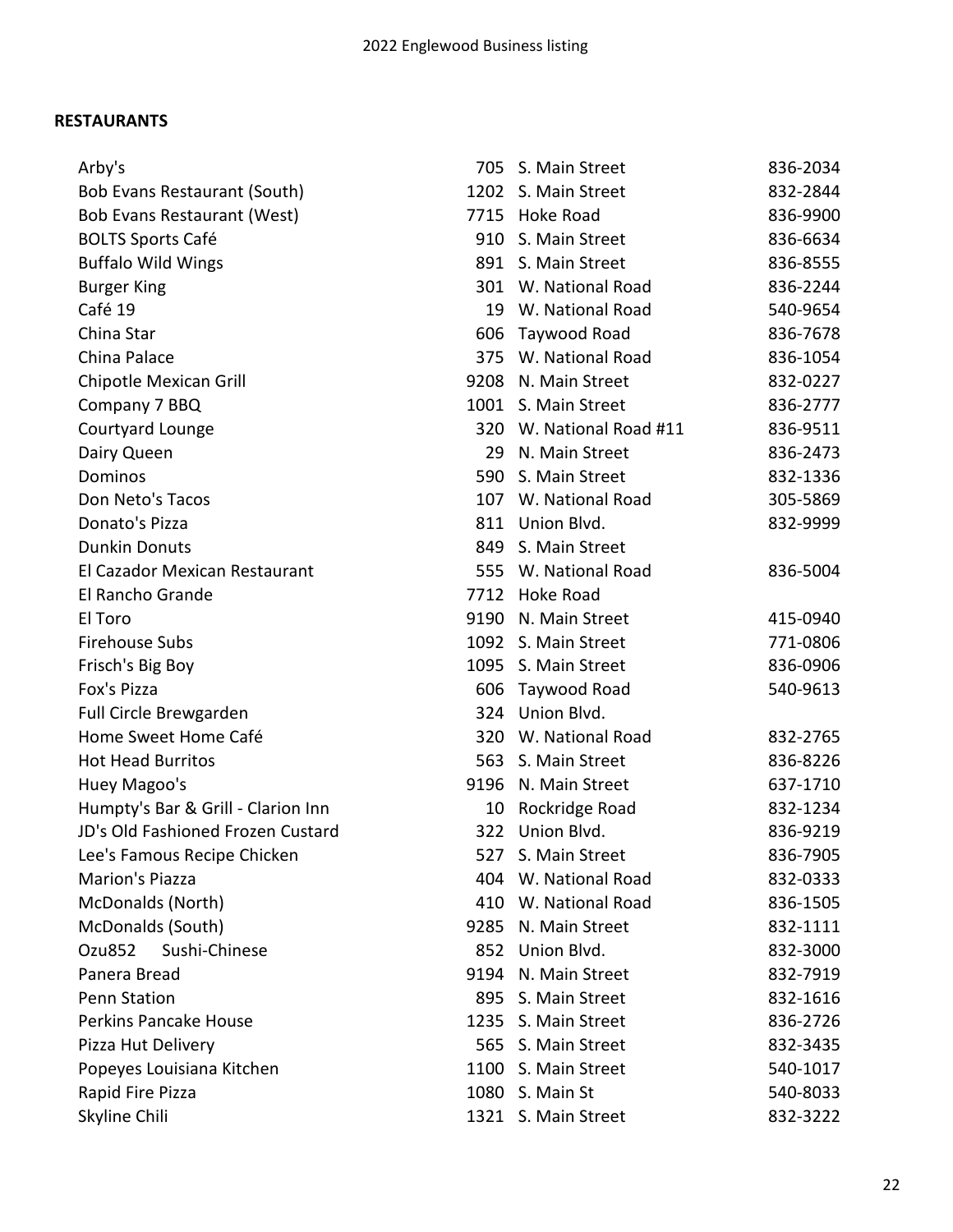## **RESTAURANTS - cont'd**

| <b>Starbucks Coffee</b>           | 9198 | N. Main Street      | 608-3973 |
|-----------------------------------|------|---------------------|----------|
| Starbucks Coffee - Inside Kroger  |      | 855 Union Blvd.     | 832-4060 |
| <b>Stone House Sweets</b>         | 332  | Union Blvd. Suite B | 832-9866 |
| Subway Sandwiches Northmont Plaza | 606  | Taywood Road        | 836-4092 |
| Subway Sandwiches Inside Walmart  | 7725 | <b>Hoke Road</b>    | 832-2224 |
| Subway Sandwiches Hoke Plaza      | 7700 | Hoke Road           | 832-1414 |
| Taco Bell                         |      | 608 S. Main Street  | 836-0113 |
| Tim Horton's                      | 899  | S. Main Street      | 832-2946 |
| TJ Chumps                         |      | 559 S. Main Street  | 836-4300 |
| Tony's Italian Kitchen            |      | 615 S. Main Street  | 836-1145 |
| Ulbrich's Hometown Bakery         |      | 573 S. Main Street  | 235-0100 |
| <b>Waffle House</b>               | 9295 | N. Main Street      | 836-9866 |
| Wendy's (South)                   | 606  | S. Main Street      | 836-3035 |
| Wendy's (West)                    | 7200 | Hoke Road           | 836-9390 |
| Yen Ching House                   |      | 625 S. Main Street  | 836-8868 |
|                                   |      |                     |          |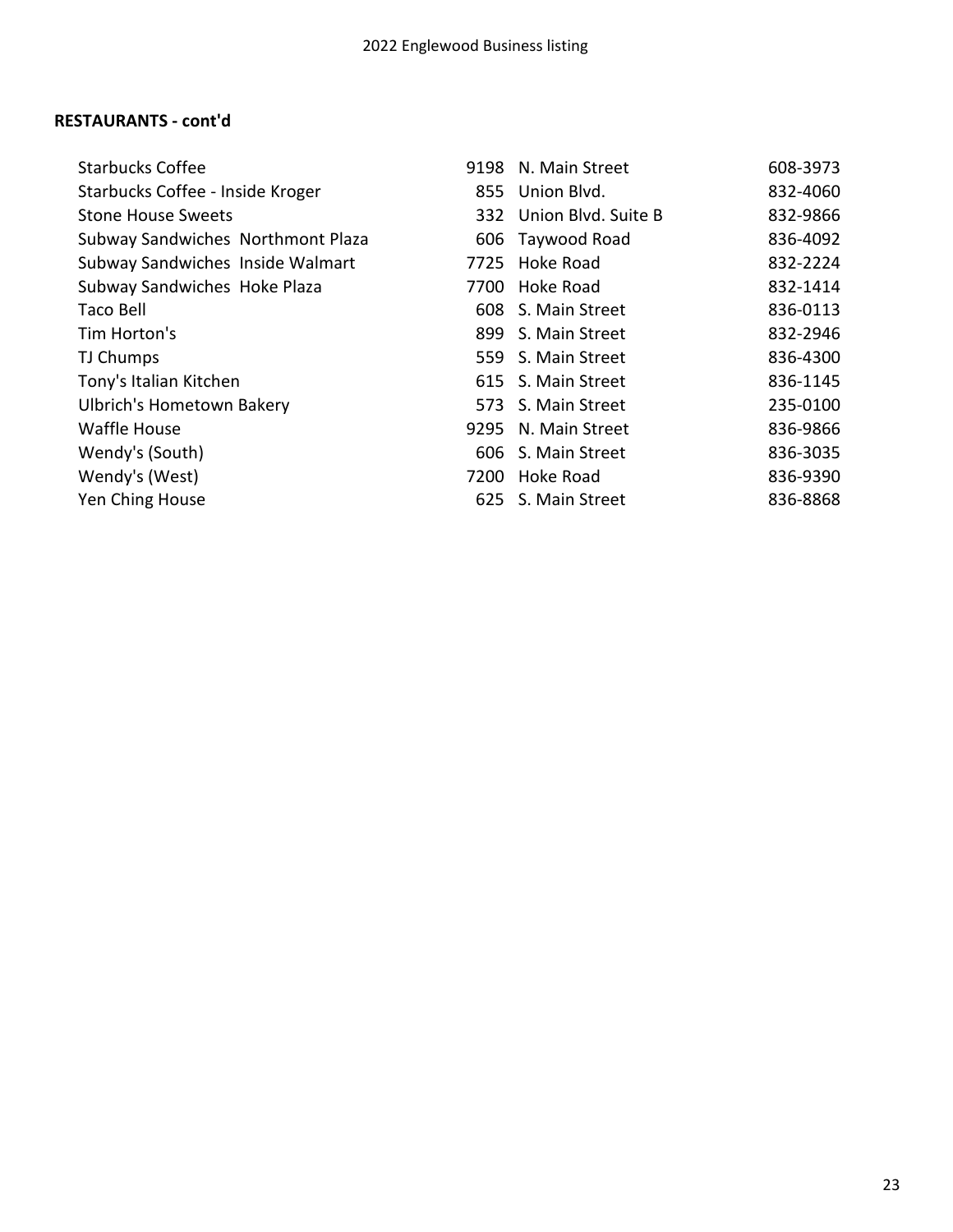## **SHOPPING**

# **Convenience Stores**

| <b>Englewood Drive Thru</b>         | 711 Taywood Road     | 836-2337 |
|-------------------------------------|----------------------|----------|
| Shell                               | 113 S. Main Street   | 771-0018 |
| Speedway                            | 711 S. Main Street   | 836-2980 |
| Sunoco (Stop-N-Go)                  | 1070 S. Main Street  | 836-1622 |
| Union Food & Gas                    | 858 Union Blvd.      | 836-4485 |
| <b>United Dairy Farmers</b>         | 501 W. National Road | 540-1056 |
| Valero (Englewood Drive Thru & Gas) | 709 S. Main Street   | 836-2382 |

# **Grocery Stores**

| <b>ALDI Discount Foods</b> | 1190 S. Main Street | 955-2534 |
|----------------------------|---------------------|----------|
| King Kold Meats            | 331 N. Main Street  | 836-2731 |
| Kroger Marketplace         | 885 Union Blvd.     | 832-4060 |
| <b>Meijers</b>             | 9200 N. Main Street | 836-1017 |
| <b>WalMart Super Store</b> | 7725 Hoke Road      | 836-9405 |